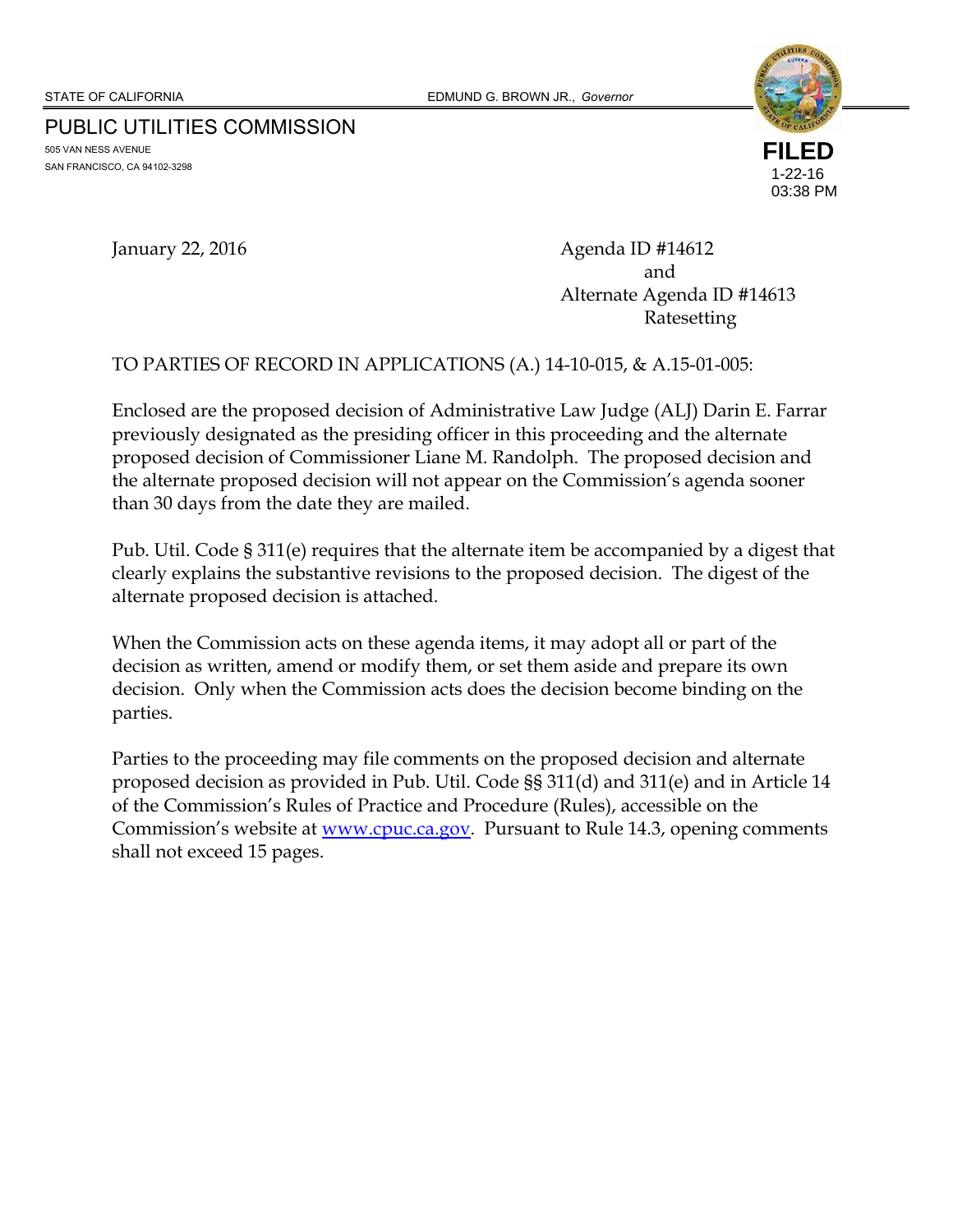Comments must be filed pursuant to Rule 1.13 either electronically or in hard copy. Comments should be served on parties to this proceeding in accordance with Rules 1.9 and 1.10. Electronic and hard copies of comments should be sent to ALJ Farrar at edf@cpuc.ca.gov and Commissioner Randolph's advisor Lester Wong at llj@cpuc.ca.gov. The current service list for this proceeding is available on the Commission's website at www.cpuc.ca.gov.

/s/ DOROTHY J. DUDA for Karen V. Clopton, Chief Administrative Law Judge

KVC: ar9

Attachment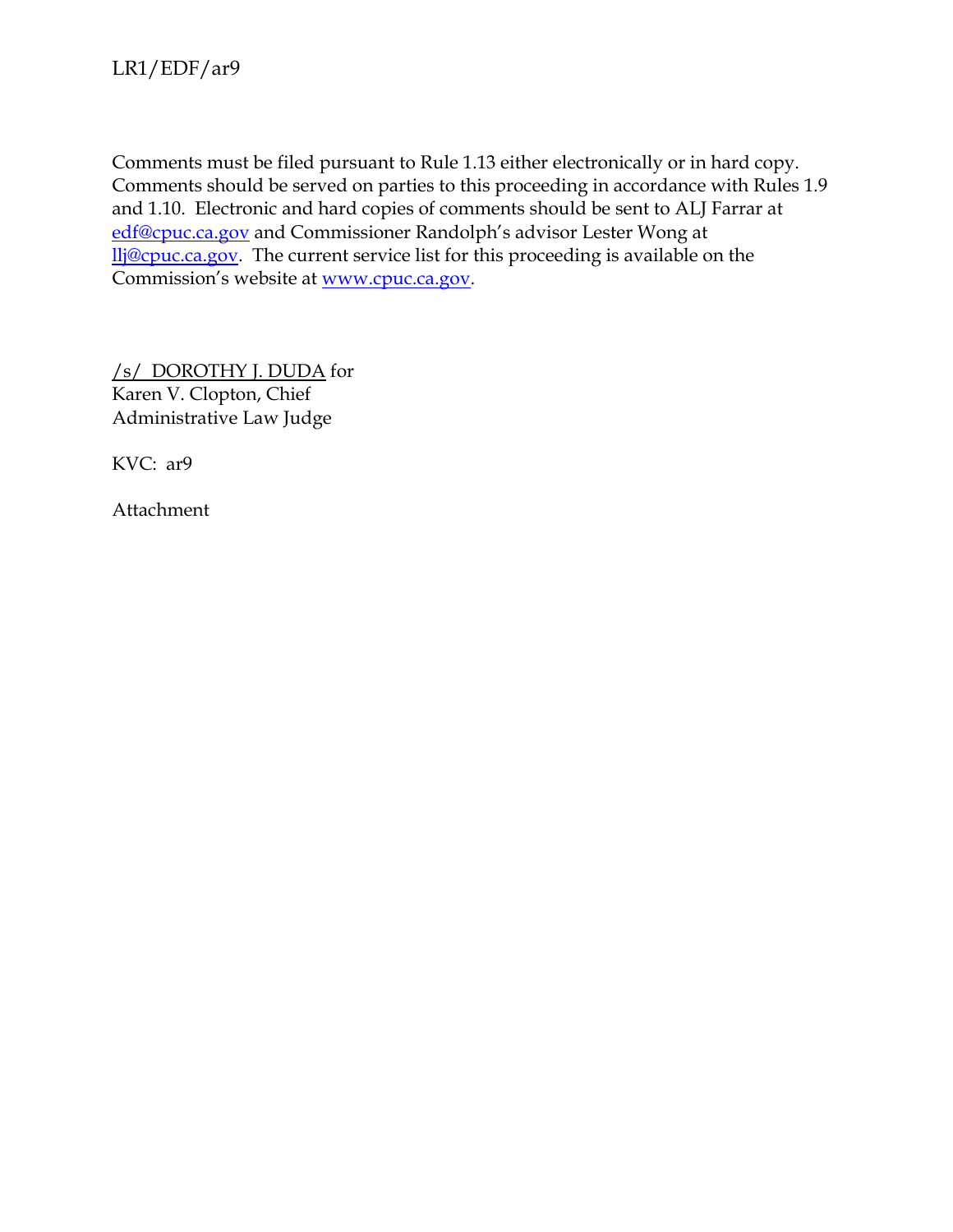#### A.14-10-015, A.15-01-005

#### **DIGEST OF DIFFERENCES BETWEEN ADMINISTRATIVE LAW JUDGE DARWIN E. FARRAR'S PROPOSED DECISION AND THE ALTERNATE PROPOSED DECISION OF COMMISSIONER LIANE M. RANDOLPH**

Pursuant to Public Utilities Code Section 311(e), this is the digest of the substantive differences between the proposed decision of Administrative Law Judge Darwin E. Farrar (mailed on January 22, 2016) and the proposed alternate proposed decision of Commissioner Liane M. Randolph (also mailed on January 22, 2016).

- Where the proposed decision denies Avalon Freight Services, LLC's (AFS) request for a certificate of public convenience and necessity, the alternate proposed decision grants this request on the condition that AFS make a full and detailed showing of its affiliate transactions to allow this Commission to make a determination of what constitutes reasonable costs. In particular, AFS is required to identify those costs charged by its affiliates and demonstrate the reasonableness of those costs, whenever AFS seeks a rate increase.
- Where the proposed decision allows Curtin Maritime Corporation (Curtin Maritime) to apply for a zone of rate freedom for the services it provides to Santa Catalina Island where it can be shown that Curtin Maritime is competing with another vessel common carrier service transporting freight in the same area. The alternate proposed decision allows AFS and Curtin Maritime to establish a zone of rate freedom for the services it provides to Santa Catalina Island and caps this zone of rate freedom at the current Catalina Freight Lines (CFL) currently tariffed rates.
- The proposed decision requires CFL to submit its existing certificate of public convenience and necessity to the Commission for review and approval (and specifically reference this decision) prior to entering into any shipping agreement or extending any existing agreement related to Santa Catalina Island. The alternate proposed decision does not impose any requirement upon CFL.

# **ATTACHMENT**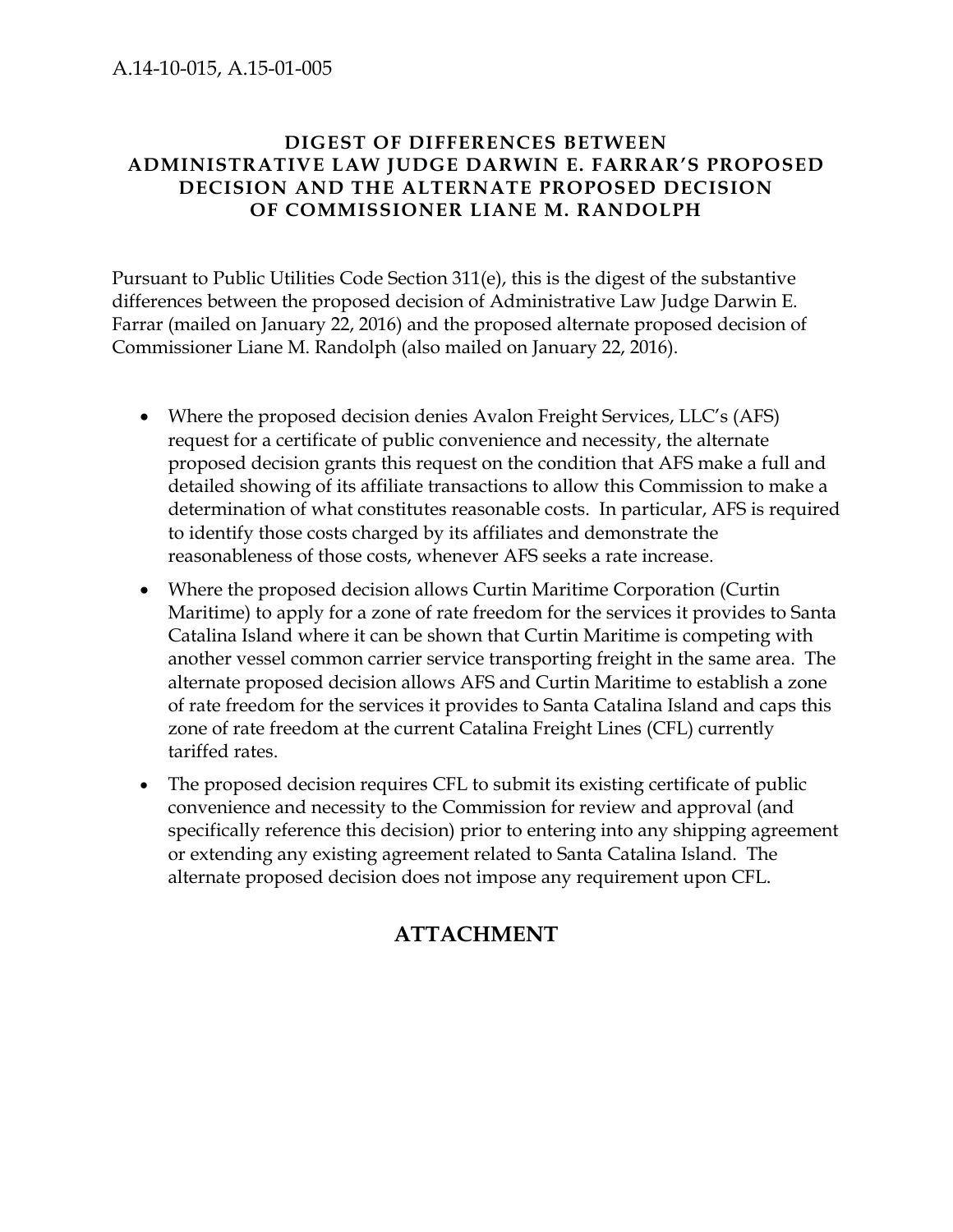## Decision **PROPOSED DECISION OF ALJ FARRAR (Mailed 1/22/2016)**

#### **BEFORE THE PUBLIC UTILITIES COMMISSION OF THE STATE OF CALIFORNIA**

In the Matter of the Application of AVALON FREIGHT SERVICES, LLC, a limited liability company, for a certificate of public convenience and necessity authorizing service to transport freight by vessel on a scheduled basis between Port of Los Angeles, California on the one hand, and the Santa Catalina Island location of Avalon, on the other hand; and on a nonscheduled charter basis between Port of Los Angeles, California and Avalon, Two Harbors and all points on Santa Catalina Island, and between any points on Santa Catalina Island.

Application 14-10-015 (Filed October 28, 2014)

And Related Matter. Application 15-01-005

## **DECISION DENYING AVALON FREIGHT SERVICES, LLC, AND GRANTING CURTIN MARITIME CORPORATION CERTIFICATES OF PUBLIC CONVENIENCE AND NECESSITY**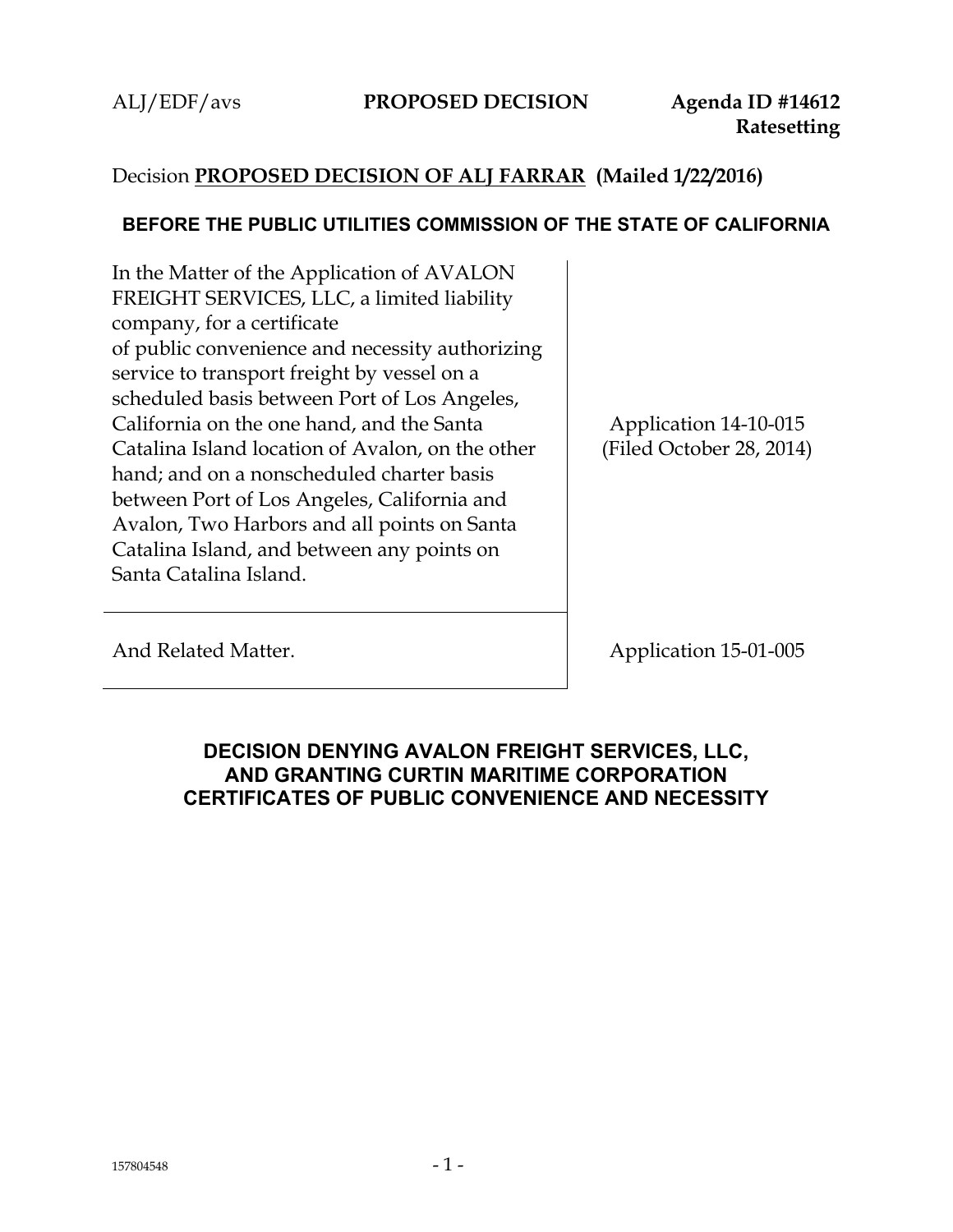## TABLE OF CONTENTS

# Title

# Page

| DECISION DENYING AVALON FREIGHT SERVICES, LLC, AND GRANTING    |  |
|----------------------------------------------------------------|--|
| <b>CURTIN MARITIME CORPORATION CERTIFICATES OF PUBLIC</b>      |  |
|                                                                |  |
|                                                                |  |
|                                                                |  |
|                                                                |  |
|                                                                |  |
|                                                                |  |
|                                                                |  |
|                                                                |  |
|                                                                |  |
|                                                                |  |
|                                                                |  |
|                                                                |  |
|                                                                |  |
|                                                                |  |
|                                                                |  |
|                                                                |  |
|                                                                |  |
|                                                                |  |
|                                                                |  |
|                                                                |  |
|                                                                |  |
|                                                                |  |
|                                                                |  |
|                                                                |  |
|                                                                |  |
| 3.2.3. Market Impacts and Commission Policy on Competition  22 |  |
|                                                                |  |
|                                                                |  |
|                                                                |  |
|                                                                |  |
|                                                                |  |
|                                                                |  |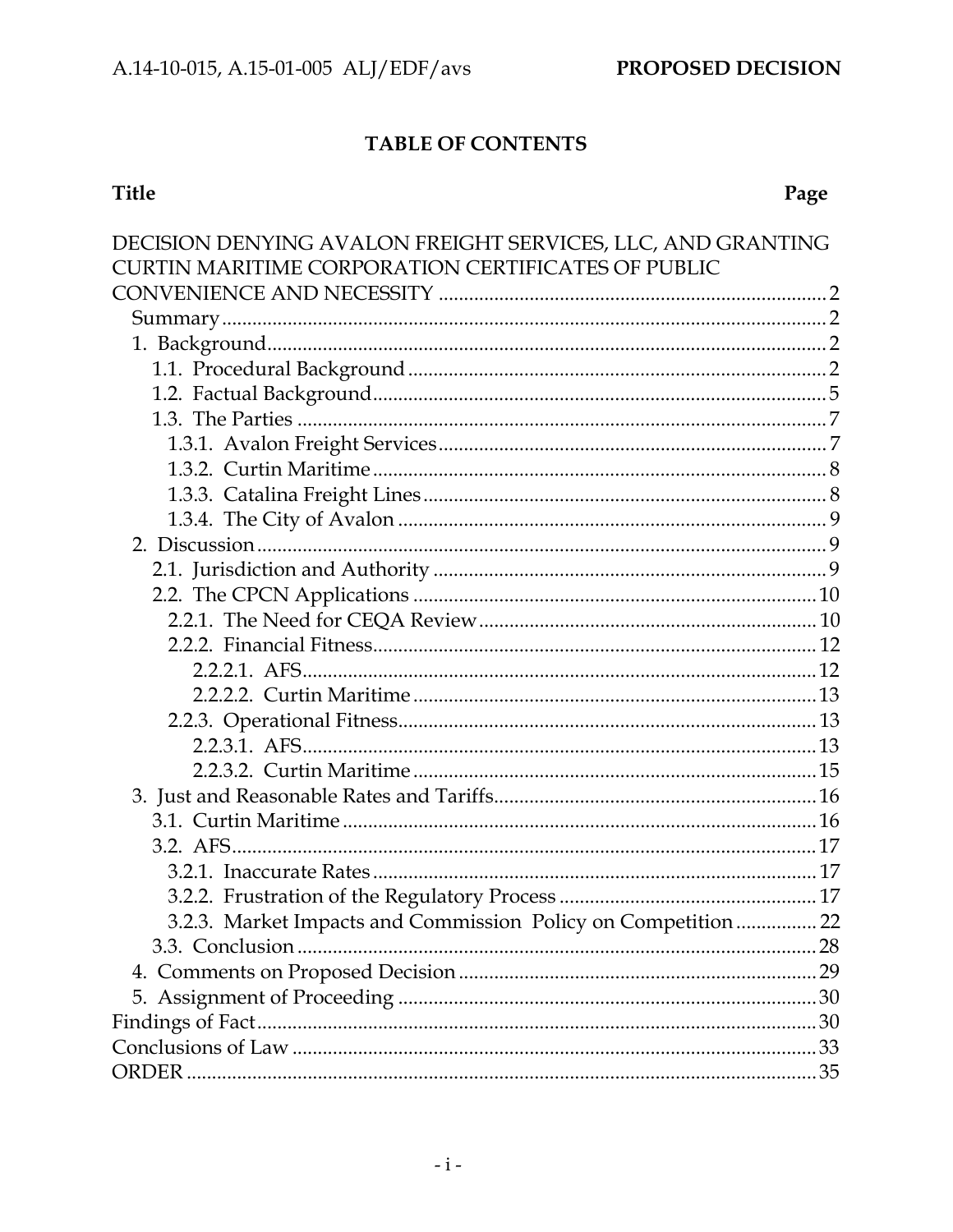## **DECISION DENYING AVALON FREIGHT SERVICES, LLC, AND GRANTING CURTIN MARITIME CORPORATION CERTIFICATES OF PUBLIC CONVENIENCE AND NECESSITY**

#### **Summary**

This decision represents yet another installment in the growing body of Commission decisions governing the terms of vessel service to Santa Catalina Island. In today's decision we grant Curtin Maritime Corporation's request for a Certificate of Public Convenience and Necessity (CPCN) to establish and operate scheduled vessel common carrier service transporting freight between the Port of Long Beach and all points on Santa Catalina Island, and between any points on Santa Catalina Island. Today's decision also denies Avalon Freight Services' request for a certificate of public convenience. Lastly, this decision directs Catalina Freight Lines, Inc. (VCC-058), the current holder of the CPCN providing service to Santa Catalina Island and a party to this proceeding, to submit its CPCN to the Commission for review prior to entering into, extending, or renewing any agreement to provide vessel freight carrier service to Santa Catalina Island.

This proceeding is closed.

#### **1. Background**

#### **1.1. Procedural Background**

On October 28, 2014, Avalon Freight Services (AFS) filed Application (A.) 14-10-015 seeking authority to operate scheduled vessel common carrier freight service from the Port of Los Angeles to Avalon, and on a nonscheduled charter basis between the Port of Los Angeles and Avalon, Two Harbors, and all points on Santa Catalina Island, and between points on Santa Catalina Island. On December 9th and 12th of 2014, Catalina Freight Line (CFL) and Curtin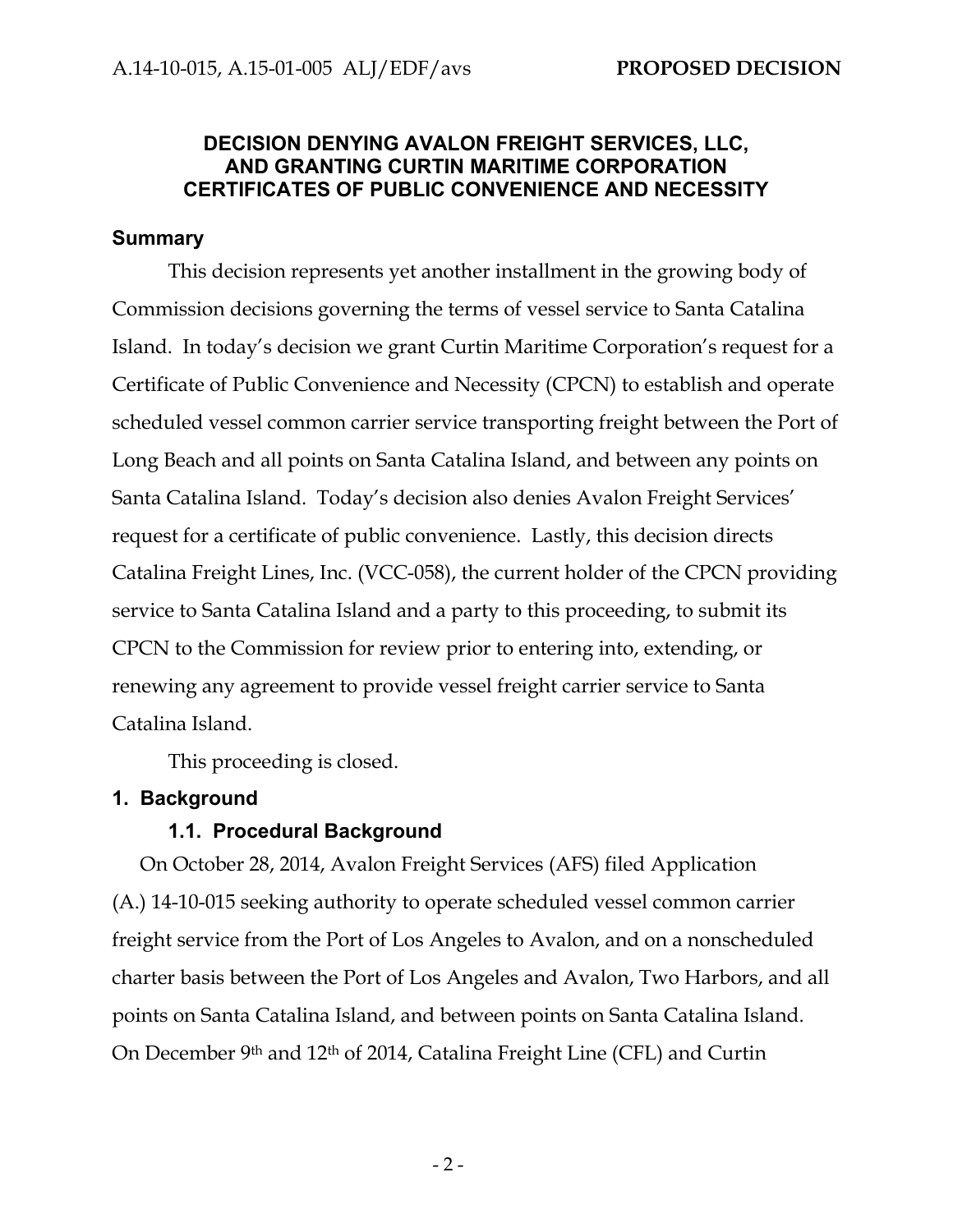-

Maritime (respectively) filed protests to A.14-10-015. On December 23, 2014, AFS filed replies to the protests of CFL and Curtin Maritime.

On January 8, 2015, Curtin Maritime filed A.15-01-005 seeking authority to provide scheduled vessel common carrier freight service between the Port of Long Beach and all points on Santa Catalina Island, and between any points on Santa Catalina Island. On January 21, 2015, AFS and the Santa Catalina Island Company (SCICo) executed a lease for the premises at Pebbly Beach for the term of April 1, 2016 to March 31, 2026. On February 6, 2015, CFL filed a protest to A.15-01-0051 however, CFL now supports Curtin Maritime's request to provide competitive service.2 AFS filed a response to the Curtin Maritime application on February 12, 2015. As set forth in its response and in more detail below, AFS did not oppose the issuance of a CPCN to Curtin Maritime. AFS did, however, disagree with Curtin Maritime's proposal that the Pebbly Beach facility be used by multiple operators. On February 23, 2015, Curtin Maritime filed a reply to the protest of CFL and the response of AFS.

<sup>1</sup> See *Protest of Catalina Freight Line, Inc. (VCC-058) in Opposition to Application of Curtin Maritime, Corporation for a Certificate of Public Convenience and Necessity to Establish and Operate Scheduled Vessel Common Carrier Service Transporting Freight between Port of Long Beach and all Points on Santa Catalina Island, California, and between any Points on Santa Catalina Island*, filed February 6, 2015, pp. 5-19.

<sup>2</sup> See Exh. No. CFL-214, *Direct Testimony of Richard Coffey in Support of Catalina Freight Line, Inc.'s Protests of the Applications of Avalon Freight Services, LLC and Curtin Maritime Corporation*, dated June 14, 2015 ("Coffey Direct"), p. 30, 33.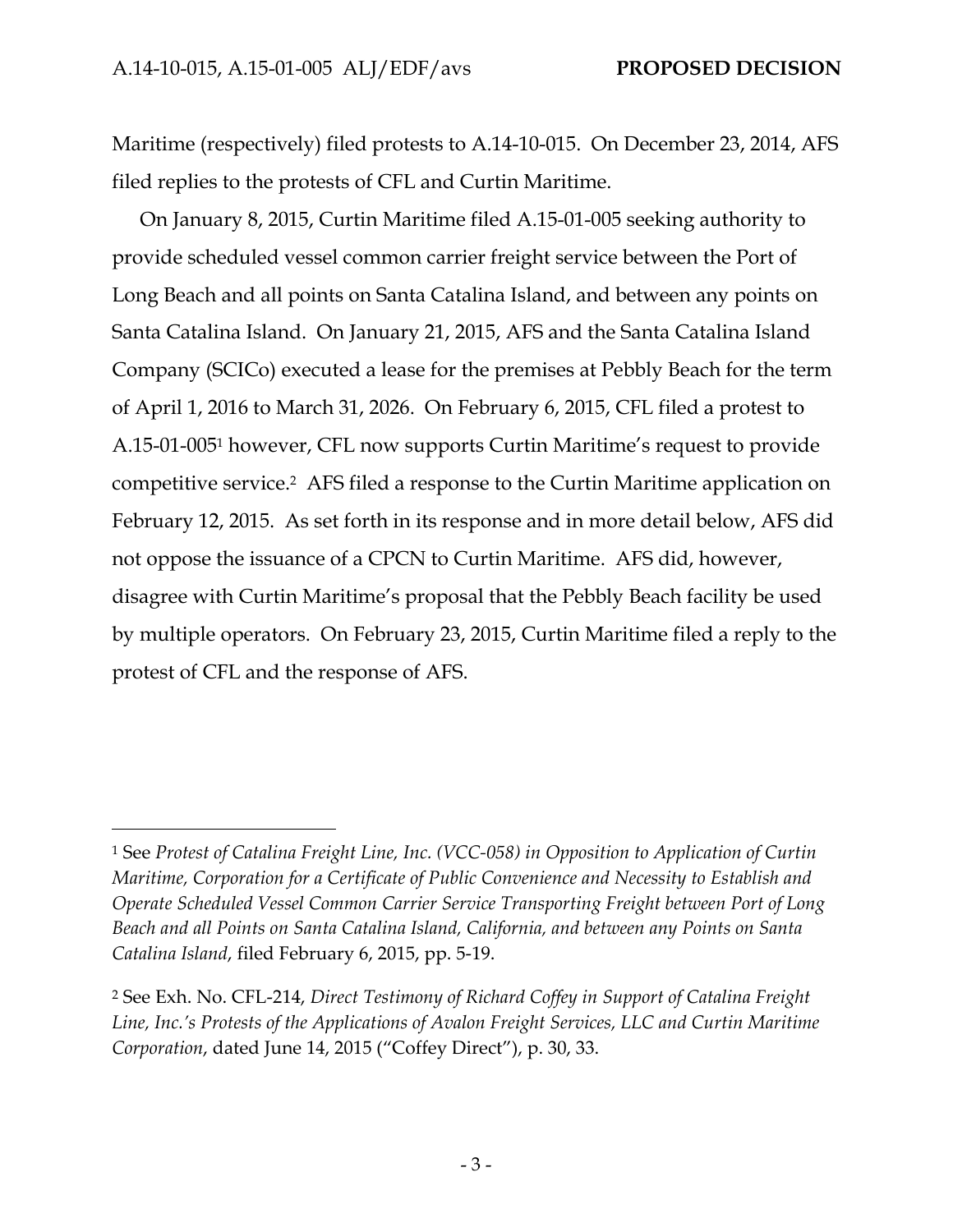On March 23, 2015, a joint prehearing conference was held in proceedings A.14-10-015 and A.15-01-005 at the California Public Utilities Commission (Commission) office in Los Angeles. In addition to identifying the issues, confirming the need for hearings, setting the schedule for the proceeding, and confirming the need for public participation hearings, the question of whether or not the two proceedings should be consolidated was addressed at the prehearing conference.

On April 1, 2015, Mayor Ann Marshall requested party status for the City of Avalon. As part of this request, information only status was requested for three City Council members (Cinde MacGuan-Cassidy, Richard Hernandez and Joe Sampson), the City Manager (Ben Harvey), the City Attorney (Scott Campbell), and Mayor Pro Tem (Oley Olson). By ruling dated May 28, 2015 Administrative Law Judge (ALJ) Farrar granted the City of Avalon party status. On April 21, 2015, purportedly at the request of the City Council, the Avalon City Manager contacted ALJ Farrar to request that the City of Avalon's party status be rescinded. This request was subsequently withdrawn.

The Assigned Commissioner's Scoping Memo and Ruling Consolidating Proceedings (Scoping Memo) issued on May 28, 2015. In addition to consolidating AFS's and Curtin Maritime's applications into the same proceeding, the Scoping Memo set forth the scope of issues to be addressed, directed that evidentiary hearings be held, and adopted a schedule for the remainder of the Consolidated Proceedings that included a public participation hearing (PPH). The PPH in A.14-10-015 and A.15-01-005 was held in the main dining room of the Catalina Country Club in Avalon on June 8, 2015. The following morning, the ALJ conducted a brief site visit to the freight facility at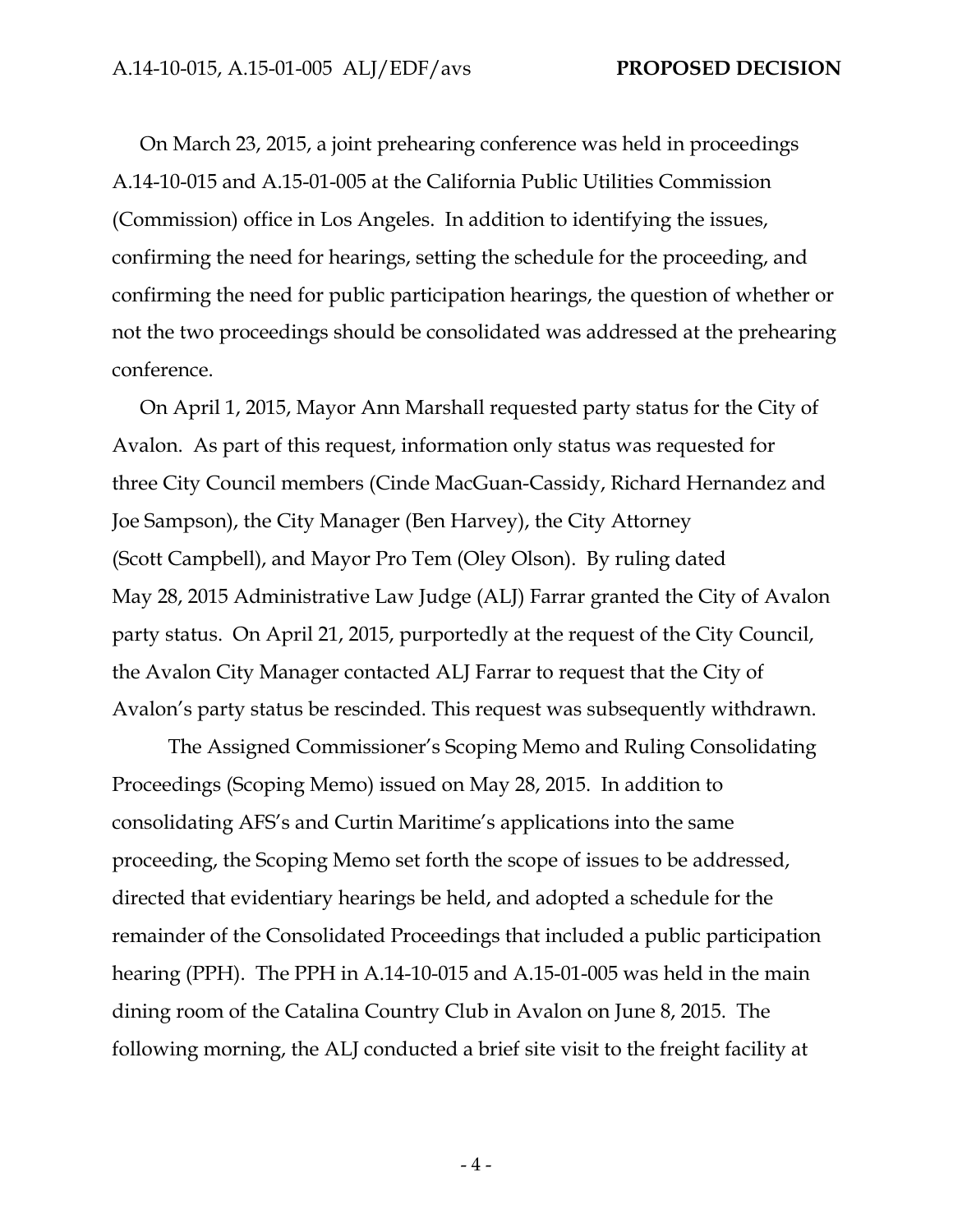Pebbly Beach.3 Evidentiary hearings were held in the consolidated proceeding on July 13-15 in the Commission's Los Angeles offices.4

## **1.2. Factual Background**

 $\overline{a}$ 

Santa Catalina Island is located approximately 26 miles off the coast of Long Beach, California. The City of Avalon is the only incorporated city on Santa Catalina Island. In addition to its approximately 4,000 permanent residents, Santa Catalina Island hosts over one million visitors per year. Because it is an island, food, fuel, water, household goods, vehicles, and other commodities required by residents and visitors must be brought to Santa Catalina Island by freight barge or lander vessel or by air cargo plane.

Although there is air service to Santa Catalina Island, it is expensive, and virtually all freight service to and from the island is by vessel. Approximately 90 percent of freight delivery to the Island is brought to the Pebbly Beach freight facility, which is located in an industrial section of Avalon south-east of Avalon Bay. The freight facility consists of a concrete docking facility (or, ramp) and a freight operations yard and warehouse owned by SCICo. Eighty-eight percent of the land on Santa Catalina Island is owned by the Catalina Island Conservancy. SCICo owns 11 percent of the remaining acreage on Santa Catalina Island, which includes virtually all of the useable coastline and potential

<sup>3</sup> SCICo employees as well as representatives of AFS, CFL, and Curtin Maritime were at the site visit.

<sup>4</sup> On June 16, 2015, Curtin Maritime filed a motion to join SCICo as a necessary party to the consolidated proceeding. On July 1, 2015, SCICo made a special appearance in order to file a response in opposition to Curtin Maritime's motion to join SCICo as a necessary party. On July 9, 2015, by electronic mail, ALJ Farrar denied Curtin Maritime's motion to join SCICo as a necessary party.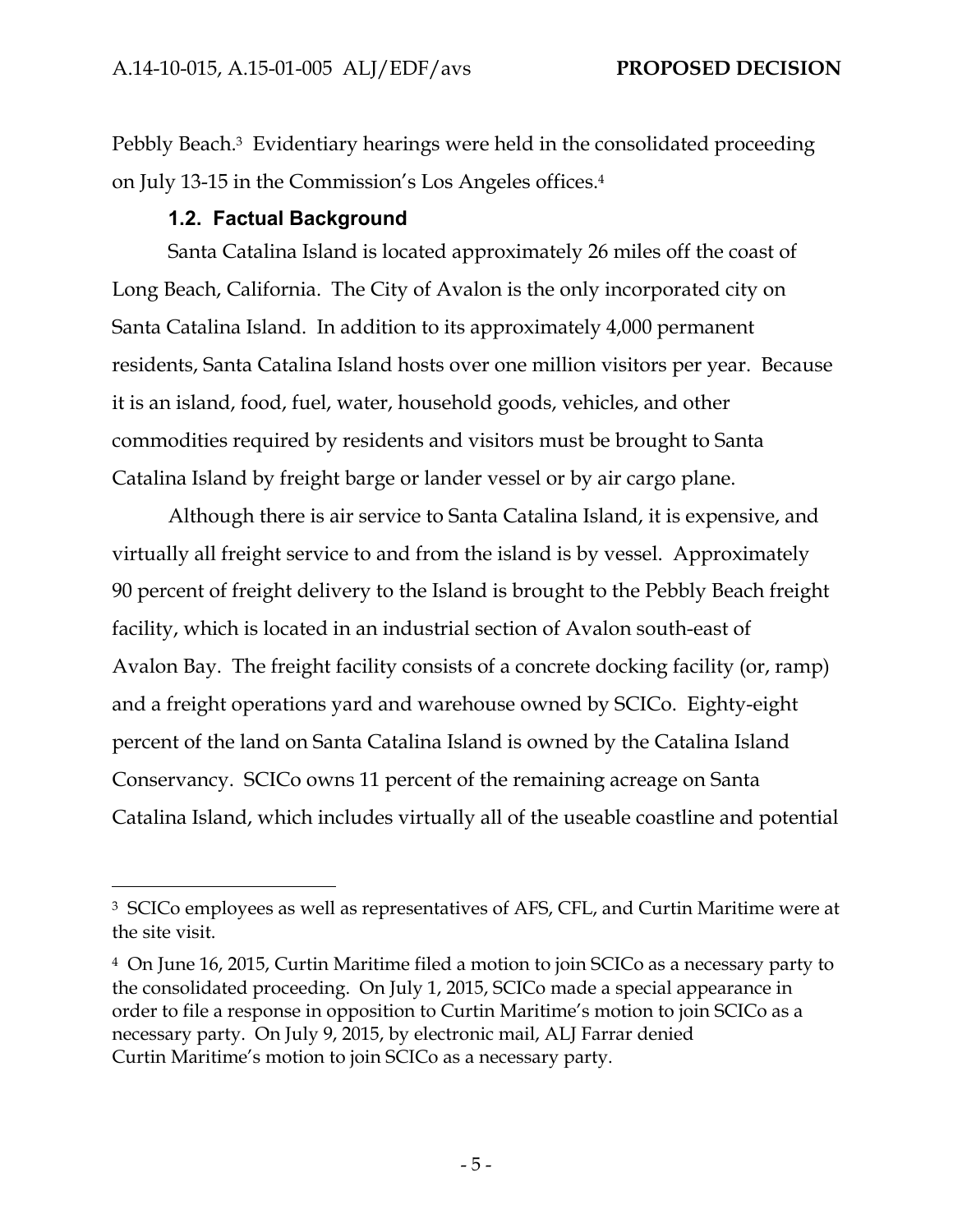$\overline{a}$ 

docking points.5 As noted by the State Lands Commission, the Pebbly Beach facility appears to be the only option available for delivering freight to the island without significant infrastructure investments.<sup>6</sup> All other land ownership (private, City, etc.) amounts to one percent. The parcel of land on which the Pebbly Beach freight facility is located is owned by SCICo.<sup>7</sup> The boundary of the parcel on the waterside is the mean high tide line; the State of California owns the tidal waters and submerged lands below the mean high tide line. SCICo, the "upland owner," holds a lease to the tidal waters and submerged lands below the mean high tide line.

<sup>&</sup>lt;sup>5</sup> At least one party in this proceeding alleges that SCICo has refused to allow access to other landing points. (*See* Curtin Maritime Opening Brief at 22.)

<sup>6</sup> In January 2015, the Los Angeles City Harbor Department issued the Final Initial Study/Negative Declaration for Catalina Express's proposed construction and AFS's proposed activities at Berth 95 in the Port of Los Angeles and AFS's proposed freight service to Santa Catalina Island. On June 29, 2015, the State Lands Commission voted to approve Calendar Item No. 98, Termination and Issuance of a General Lease-Commercial Use and Endorsement of Subleases, which was received into evidence in this proceeding as Exhibit CM-104.

<sup>7</sup> SCICo is also believed to be the largest employer, the largest landholder, and the holder of most of the land leases of the small businesses. (*See* Public participation Hearing Transcript, Vol. 1: Testimony of Avalon Mayor Ann Marshall, at 5, lines 6-7.)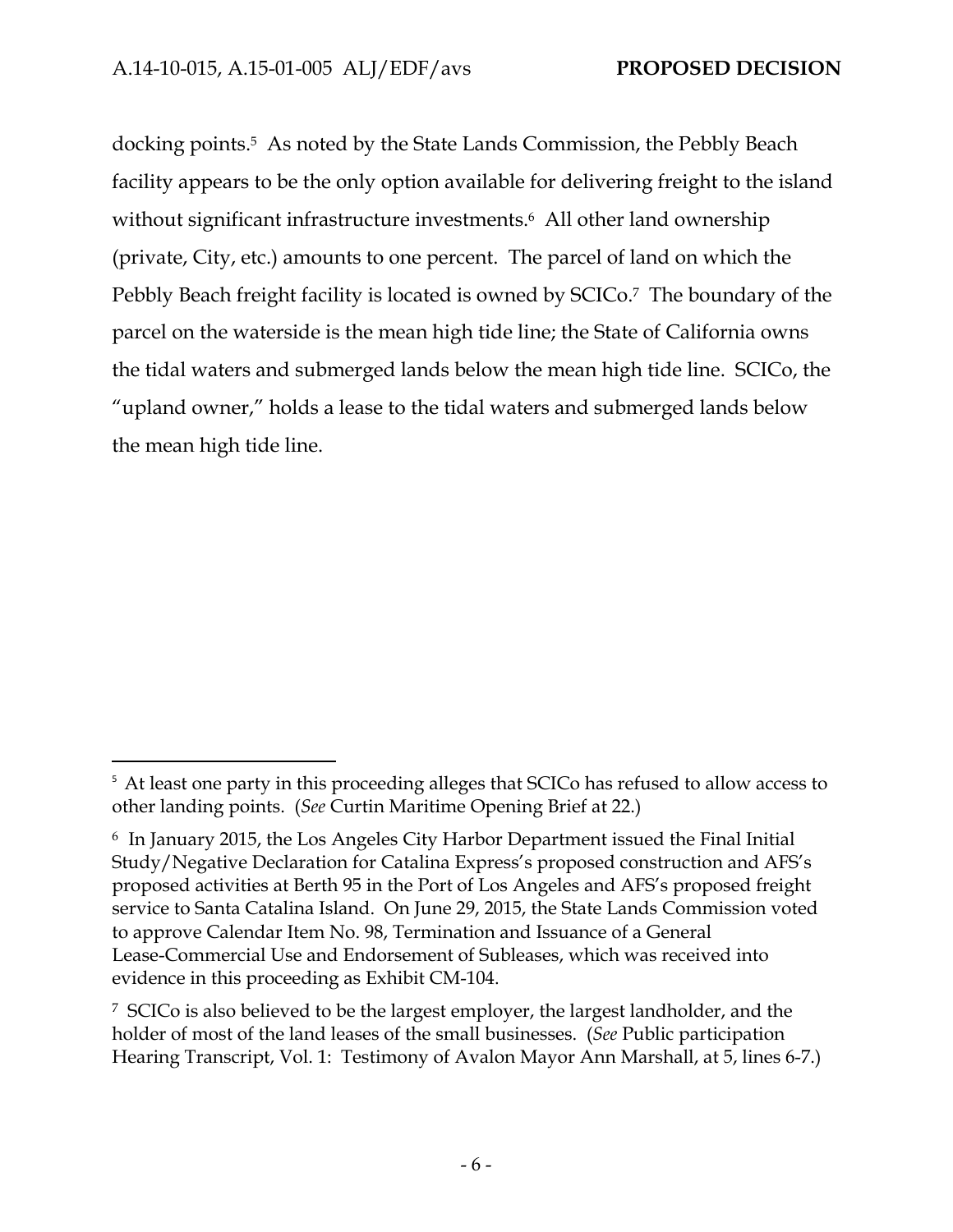For over 40 years, CFL, a vessel common carrier certified by the Commission to transport freight to and from Santa Catalina Island, has been the exclusive freight operator at Pebbly Beach pursuant to a lease from SCICo and a sublease from SCICo for use of the tidal waters and submerged lands approved by the State Lands Commission. In 2012, SCICo retained Hardesty, LLC to issue a Request for Proposals (RFP) in order to select the freight operator that would assume the exclusive freight operations at Pebbly Beach after CFL's current lease expires on March 31, 2016. Of the proposals received from eight interested operators, CFL, Curtin Maritime, and Catalina Tug & Barge Services, were selected by SCICO as finalists.<sup>8</sup> At the conclusion of its RFP process, on January 15, 2014, SCICO announced its selection of Catalina Tug & Barge Services as the company that would assume the lease and exclusive freight service at the SCICo freight facility at Pebbly Beach beginning April 1, 2016.

## **1.3. The Parties**

 $\overline{a}$ 

## **1.3.1. Avalon Freight Services**

AFS is a Limited Liability Corporation (LLC) organized under the laws of the state of Delaware, formed specifically for the purposes for which it seeks a CPCN. AFS asserts that it is owned jointly and equally by Franco and Bombard. However, neither AFS's application nor the organizational chart it was ordered to produce fully convey the complexity and number of interests in AFS. As discussed in more detail below, these interests are particularly relevant to AFS

<sup>8</sup> Catalina Tug & Barge Services, a newly formed joint venture between Gregory Bombard of Catalina Channel Express and Harley Franco of Harley Marine Services, is the same entity as AFS.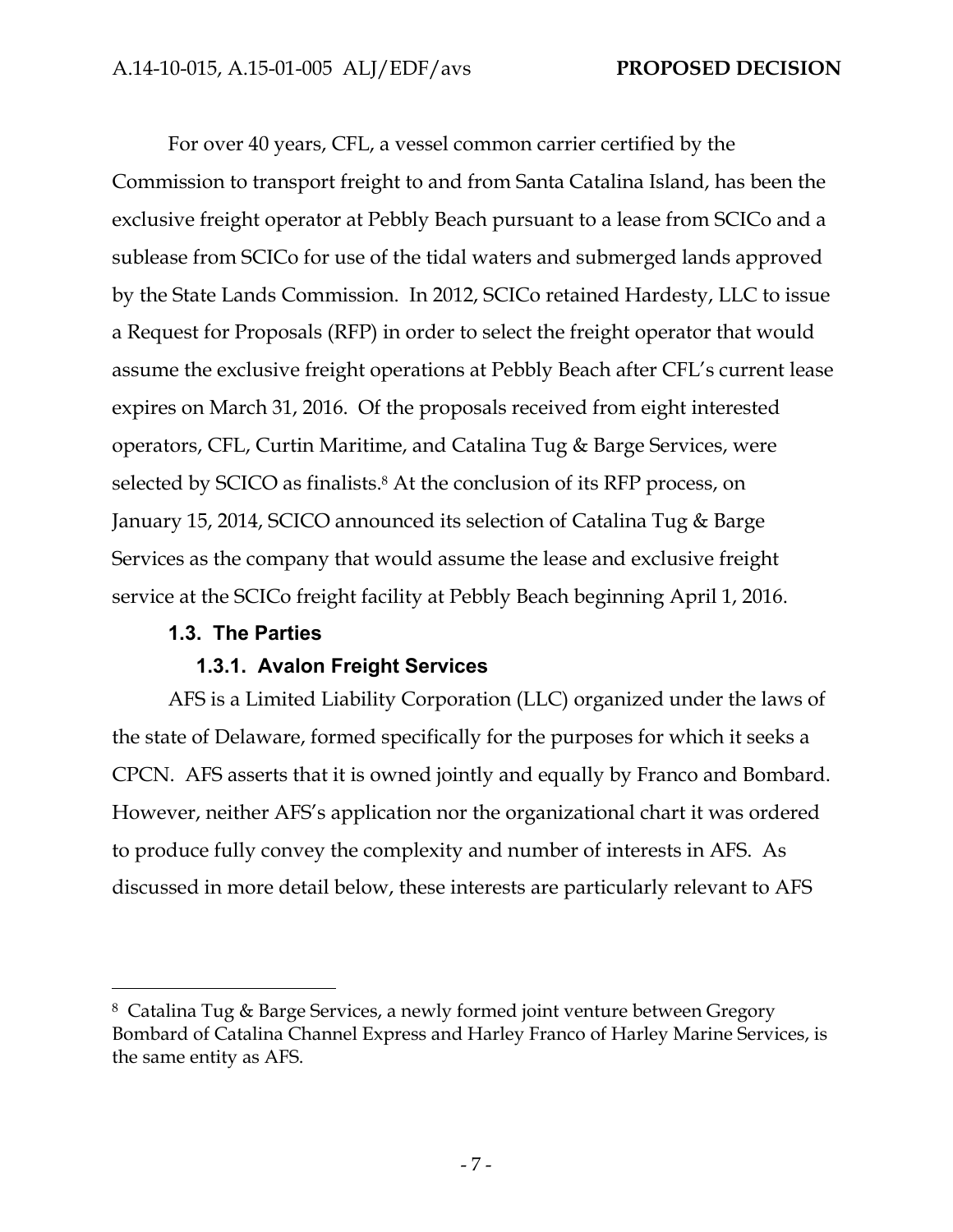costs and the Commission's ability to determine when and if changes in AFS's tariffs are appropriate.

## **1.3.2. Curtin Maritime**

Curtin Maritime has been operating since 1997. Though Curtin Maritime does not currently provide Commission regulated vessel common carrier services, it provides various forms of non- common carrier vessel services, including offshore tugboat and barge operations, marine affreightment and heavy marine construction services. Curtin Maritime states that it designs, builds, and operates its assets in-house and that it will use its own vessels to provide freight service. According to Curtin Maritime these vessels are not restricted by the tide, because they have a minimum ramp length of twenty feet longer than the barges of the existing operators, and can land at Pebbly Beach at any time of day. Curtin Maritime argues that because this barge and ramp system is not impacted by tides the current operational range at the Pebbly Beach freight facility's landing site could be effectively enhanced.

#### **1.3.3. Catalina Freight Lines**

Catalina Freight holds a CPCN from the Commission to transport basic general freight between the Port of Los Angeles and Santa Catalina Island, and it has been providing that service for over 40 years. Catalina Freight has been using a ramp, yard and warehouse at Pebbly Beach in an industrial area of the City of Avalon as its Santa Catalina Island terminal for its freight transport service under a lease with SCICo and a sublease with SCICo approved by the State Lands Commission.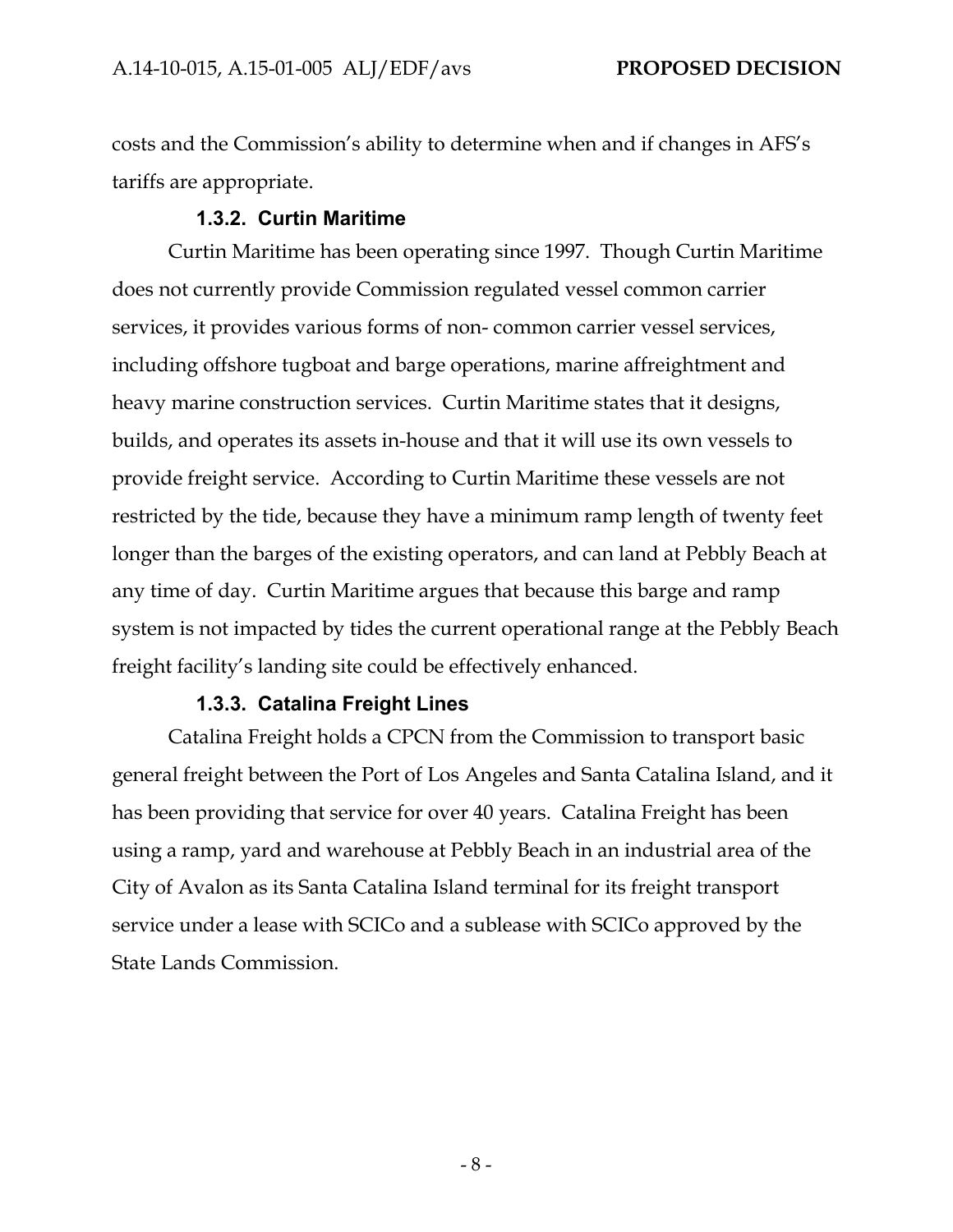## **1.3.4. The City of Avalon**

The City Council is the unit of authority for establishing policy within the City of Avalon.9 Council Members do not represent any fractional segment of the community within which the City is located instead, they are a part of the body, which represents and acts for the community as a whole. Council Members act for the good of the entire community and not for their personal interests or agendas.10 The City Council serves as Avalon's corporate board of directors and is responsible for establishing City policy. The City Council's mission is to represent the citizens of Avalon, make policy decisions, exercise fiscal responsibility and authority, and to serve the best interests of all citizens of Avalon. The City Council works closely with the City Manager to ensure that policy is effectively implemented.11 Though Avalon Council Members are directed to abstain from participating in consideration on any item involving a conflict of interest,12 it appears that a majority of City Council members are relatives, past or present employees, or consultants of SCICo and/or Bombard.

#### **2. Discussion**

 $\overline{a}$ 

## **2.1. Jurisdiction and Authority**

No party disputes that the Commission has the authority under jurisdiction conferred upon it by the Constitution of the State of California13 and

<sup>9</sup> City of Avalon Council Policies Manual, section 2.1.1.

<sup>10</sup> City of Avalon Council Policies Manual, section 2.1.2.

<sup>11</sup> City of Avalon Website: http://www.cityofavalon.com/content/3180/ .

<sup>12</sup> City of Avalon Council Policies Manual, section 2.4.5.

<sup>&</sup>lt;sup>13</sup> California Constitution, Article I, sections 9 and 10.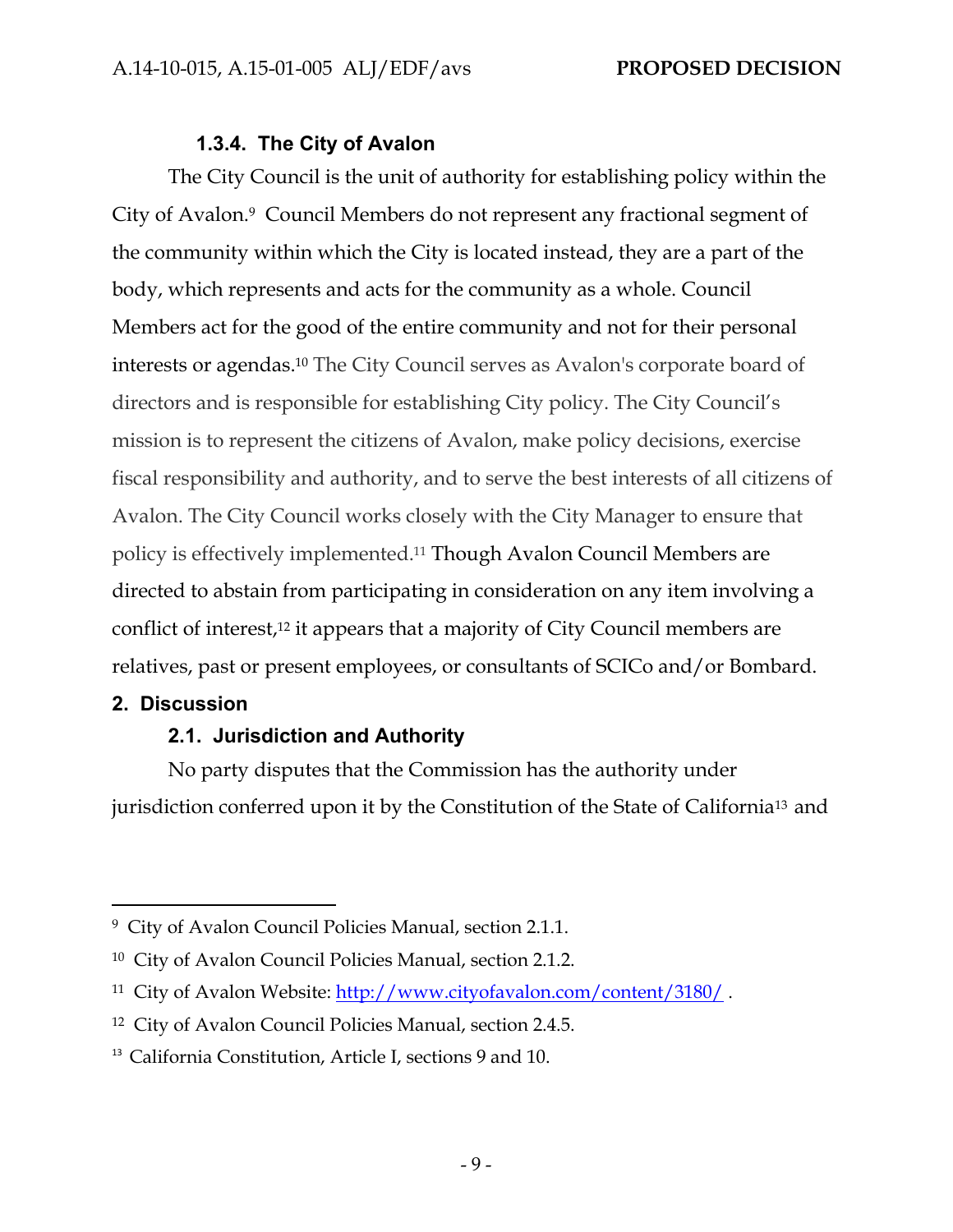by the Pub. Util. Code<sup>14</sup> to make determinations about whether a proposal to provide vessel common carrier service is required by public convenience and necessity. In making this determination, in addition to assessing the applicant's financial and operational fitness, we are obliged to determine whether review pursuant to the CEQA is necessary, whether the applicants' tariff rates are just and reasonable and (including when and how rates can change), and whether we the application is consistent with and indeed furthers Commission policy. We address these issues in the context of the two applications below.

## **2.2. The CPCN Applications**

## **2.2.1. The Need for CEQA Review**

The protest filed by CFL identified possible CEQA issues. CFL's protest of both the AFS and Curtin Maritime applications cited the need for CEQA review related to planned fleet expansion. With regard to AFS, CFL's protest states:

The Application lacks sufficient information about the planned open sea vessels and the island lander vessel and their potential environmental impacts upon the fragile marine habitats along the shores of Santa Catalina Island. Since the Applicant's proposed vessels will be different from those currently used by Catalina Freight Line for its current freight transport service to and from Santa Catalina Island, involving factors such as the expected use of larger boats, larger engines, and more fuel usage, it is not legally sufficient to presume that the potential environmental impacts of the Applicant's new vessels would be the same or equivalent to the actual environmental impacts of the current vessels transporting freight to and from points on Santa Catalina Island.15

-

<sup>&</sup>lt;sup>14</sup> See Public Utilities Code, section 1007.

<sup>15</sup> CFL Protest to AFS CPCN Application at 27-28.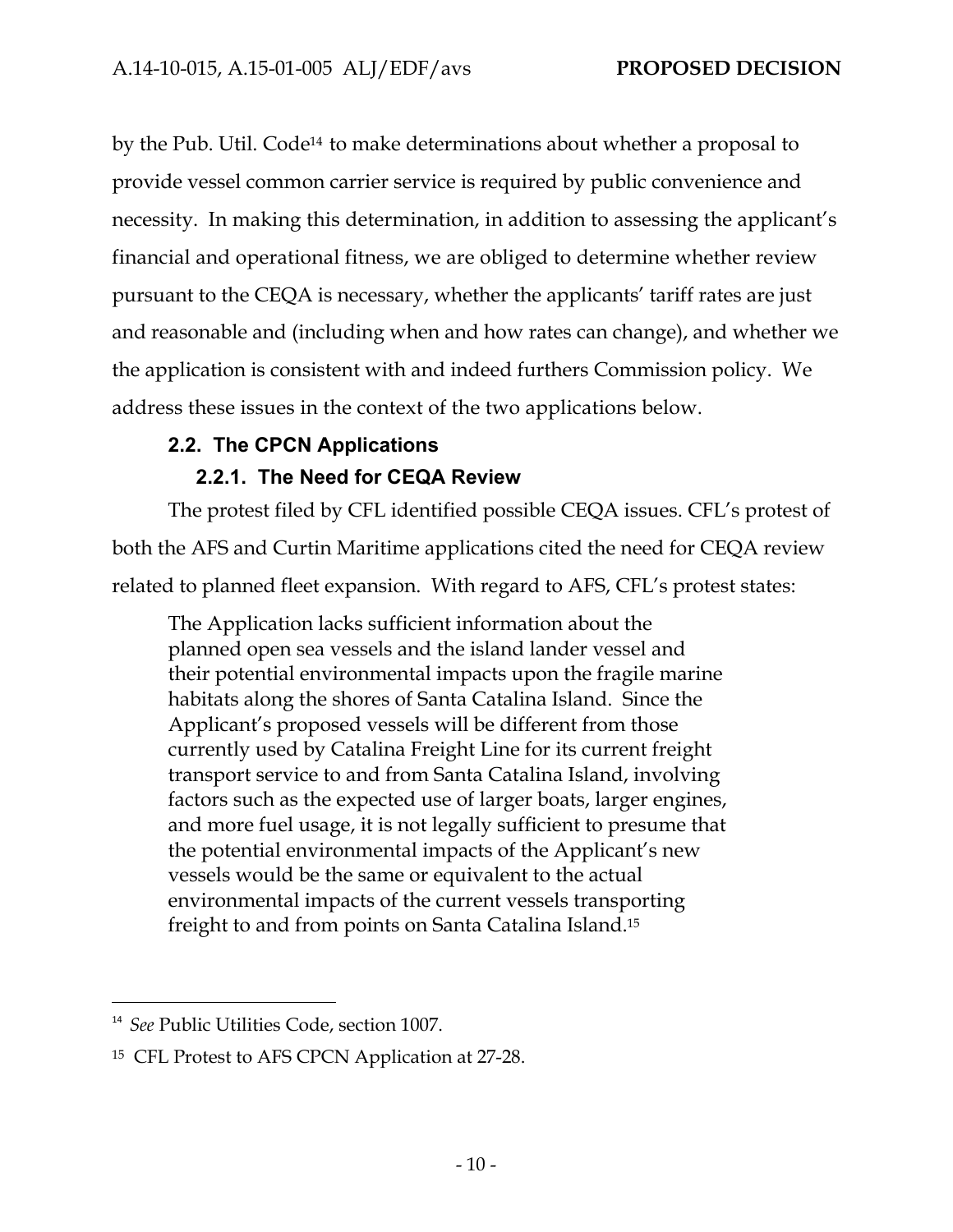The above statement refers to AFS's plans to build a second, larger barge to operate in addition to the one it plans to initially use to ship freight to and from Avalon.16 Similarly, CFL argues that the Curtin Maritime, Application:

[D]iscloses that the Applicant needs to expand its fleet beyond its existing vessels described there to include another tugboat and barge, and there is no showing that the existing vessels or the new vessels can deliver freight by water to the camps and other sites on Santa Catalina Island other than the Pebbly Beach landing facility without adverse environmental effects on the fragile marine habitats along the shores and beaches of Santa Catalina Island.17

Though it identified CEQA as a possible issue in its protests of the AFS application, CFL now concludes that the issue of CEQA review is not ripe for resolution at this time. According to CFL, with respect to the AFS application, "[n]o information has surfaced so far in these Consolidated Proceedings about the proposed expansions of the vessel fleets of the applicants or about their freight deliveries to non-dock locations on Santa Catalina Island that suggests that further environmental review is required to comply with the Commission's CEQA review policies."18 Consistent with CFL's argument on this point, as noted elsewhere herein, while the proceeding record is replete with discussion going to the consistent amount of freight shipped to and from Avalon, now and

-

<sup>16</sup> At 4 of its CPCN Application AFS states: "In addition, Applicant is building a second barge/landing craft with motive power that has been designed specifically to meet Applicant's requirements. The second barge/landing craft will be 150' in length with a beam of 50'."

<sup>17</sup> CFL Protest to Curtin Maritime Application at 6-7.

<sup>18</sup> CFL Opening Brief at 21. CFL makes no mention of the need for CEQA review related to the Curtin Maritime application.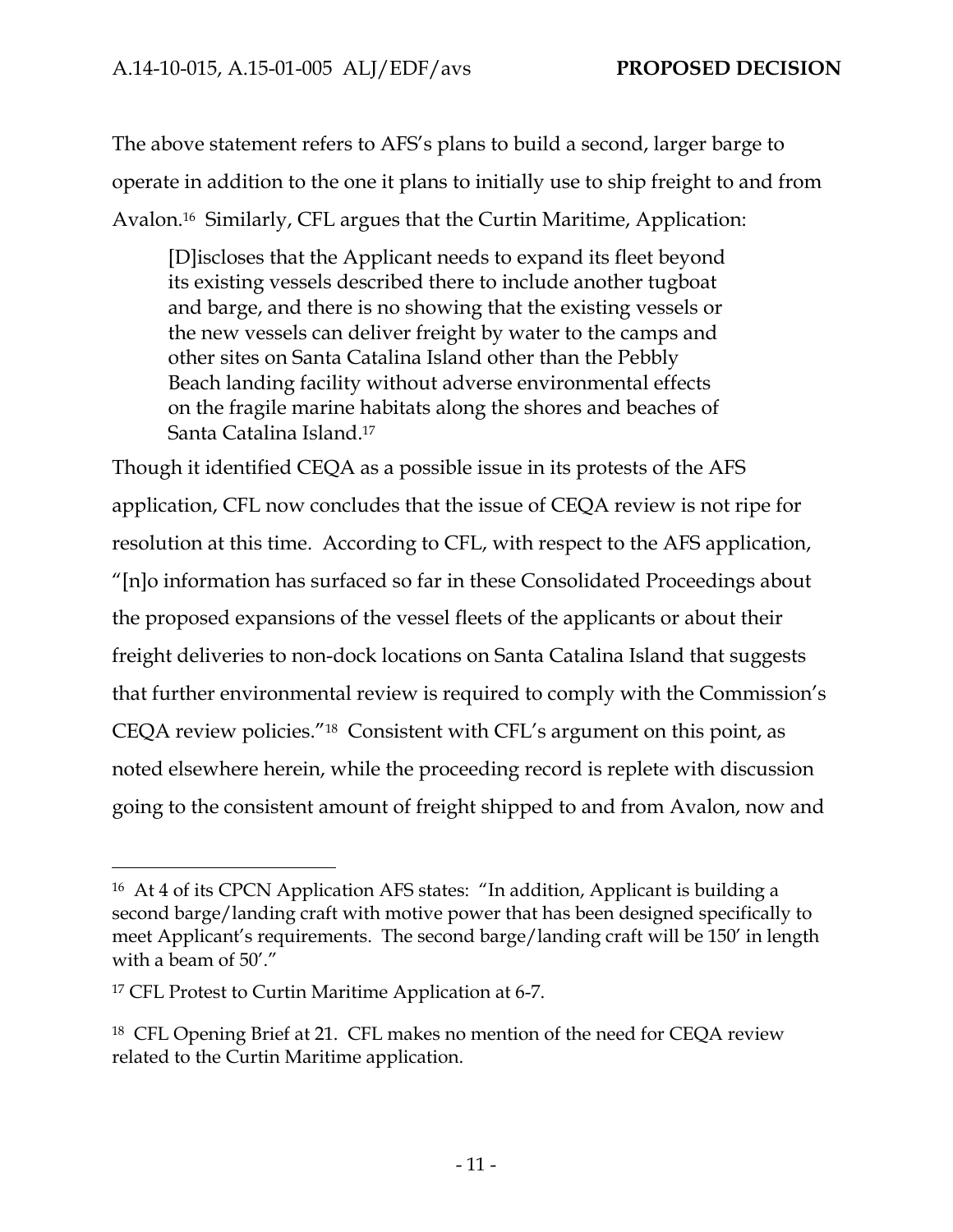in the foreseeable future, at no point did either AFS or Curtin Maritime offer any evidence going to their fleet expansion plans.

We therefore conclude that a California Environmental Quality Act review is not required because it can be seen with certainty that approval of the application will not have a significant adverse effect on the environment. However, while the record allows us to conclude that CEQA review is not prompted by either the AFS or Curtin Maritime plans to serve the existing need at Avalon, the record before us dictates that we reserve judgment about the need for CEQA should AFS's or Curtin Maritime's attempt to expand their service plans.

# **2.2.2. Financial Fitness 2.2.2.1. AFS**

CFL raises several issues about AFS's financial fitness. Among other things, CFL questions AFS's vessels lease agreements, Management services agreements, Rental agreements, and operating budget. While relevant to our overall inquiry, these concerns go to and are best addressed in our discussion of AFS affiliate structure and tariffs below. More pertinent here is CFL's complaint that AFS's operating budget and Pro Forma Income Statement are inaccurate estimates. However, as AFS points out, as a new company its financial statement will necessarily be projections.

In the general sense, AFS's showing of financial capability is more than sufficient to satisfy our traditional standards. As set forth in the AFS application, the Bombard and Franco families will rely on their personal assets to fund the venture in conjunction with strategic bank loans to finance equipment or facilities where borrowing makes financial sense. In support of its application AFS provides a reference letter from John Bakker, Senior Vice President of City

- 12 -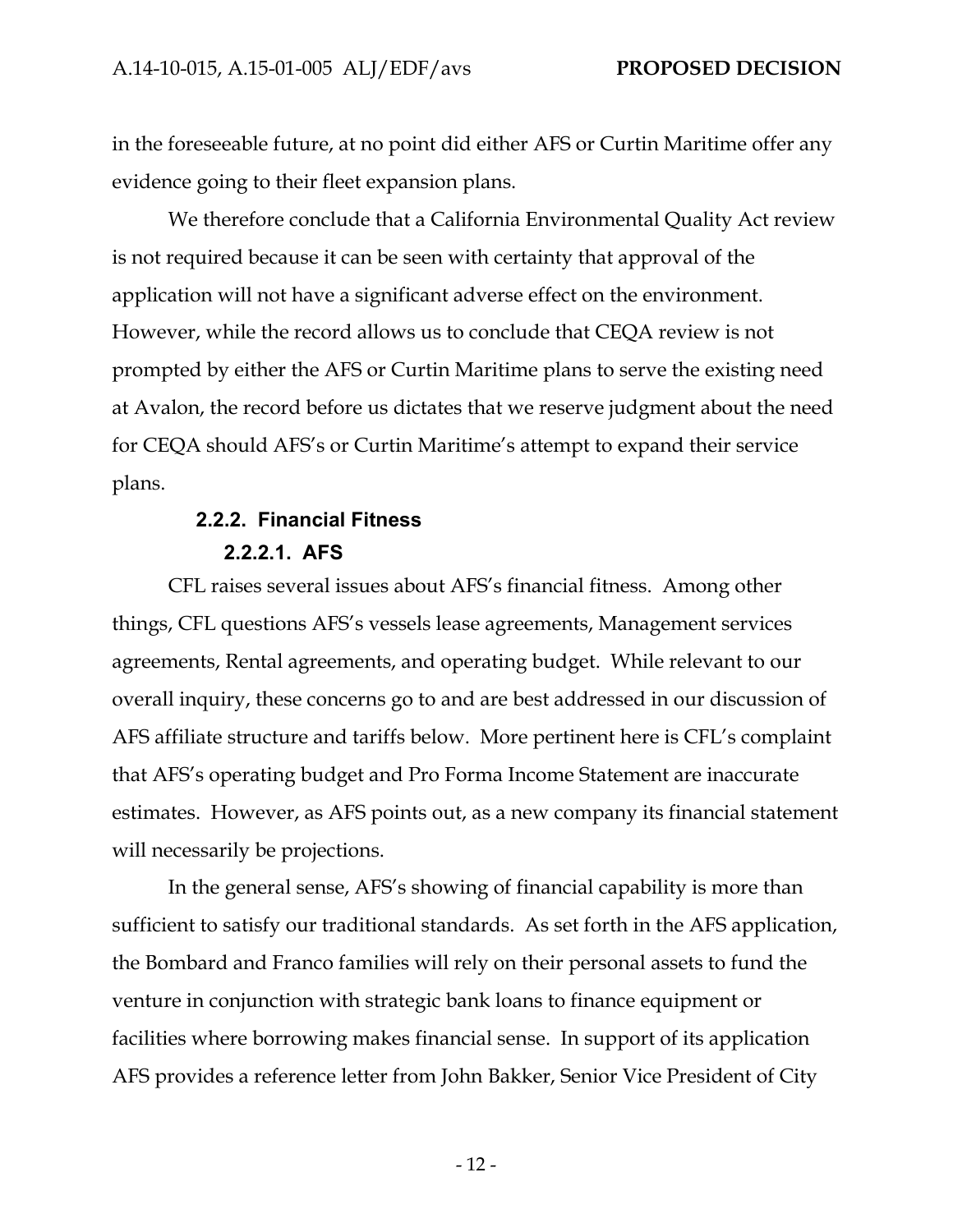National Bank, which concludes that the Bombard and Franco family's personal financial statements show that their personal resources far exceed the financial requirements to start-up and operate Avalon Freight Services, LLC. This same letter establishes that City National Bank is prepared to provide the needed bank credit for the purchase of vessels and other on-dock equipment as necessary for AFS to fulfill its freight service obligations.19

## **2.2.2.2. Curtin Maritime**

As noted by CFL, Curtin Maritime furnished most of its financial information to the Commission as confidential and under seal.20 However, in the non-confidential financial information provided on the record and in the testimony of Martin Curtin in the evidentiary hearing, CFL found no obstacles or complications that cause it to question the financial fitness of Curtin Maritime to become a certified vessel common carrier.21 Our review of Curtin Maritime's confidential documents and hearing testimony is consistent with CFL's assessment. We find the financial information provided by Curtin Maritime more than sufficient to establish its financial fitness for the requested CPCN.

## **2.2.3. Operational Fitness 2.2.3.1. AFS**

CFL raises four questions about the operational fitness of AFS. First, according to CFL, AFS is not yet ready to begin operations. Specifically, according to CFL, AFS "does not yet have a general manager nor any full-time employees, … it does not yet have any vessels ready to operate, and

<sup>19</sup> *See* AFS Application Exhibit "O".

<sup>20</sup> CFL Opening Brief at 18.

<sup>21</sup> CFL Opening Brief at 18-19.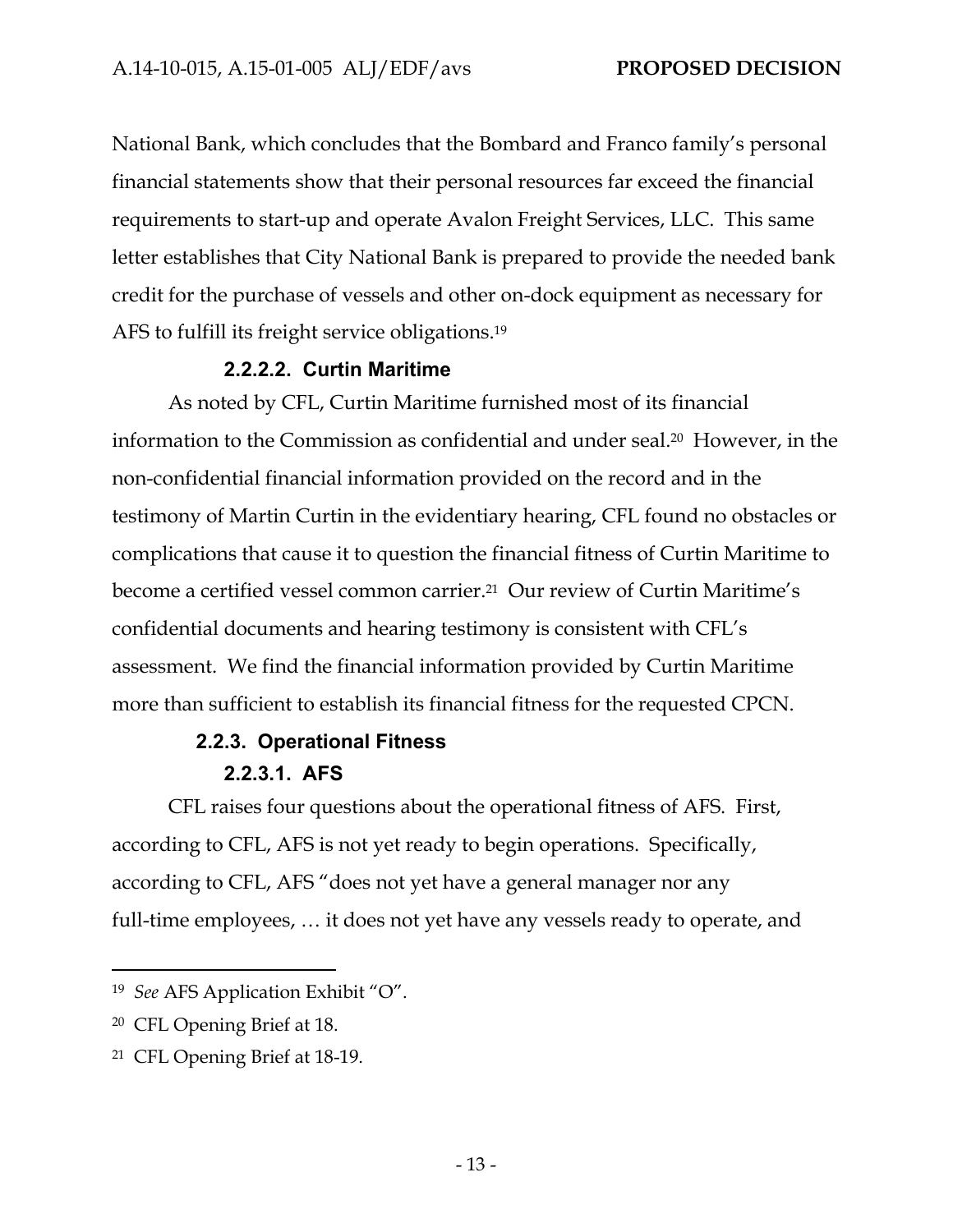… it has not yet purchased its land-based equipment for staging freight at the terminals."22 CFL goes on to argue that "Avalon Freight itself is not yet in operations at all as a freight transporter, so it has no track record or experience in freight management logistics."23 We believe CFL sets the bar too high. As AFS observes, the Commission should not require an applicant to operate unlawfully to accrue the several years' worth of experience before granting a CPCN to continue the same operation. Instead, with regard to operational fitness, the Commission looks to the operational experience and history of the applicant's principals and other enterprises. Consistent with this approach, AFS presented several witnesses that provided detailed testimony going to the experience of the principals of AFS, the preparation of safety and operations manuals, and the availability of significant human and, if necessary, vessel resources from Harley Marine Service ("HMS").24

CFL's subsequent two issues are similarly problematic. CFL's assertion that AFS has been unclear about whether or not it will be getting a labor contract in force to deal with potential strikes or work stoppages, fails to take into account AFS's acknowledgement that it is still negotiating its labor contracts. We are not inclined to judge operational fitness on the basis of ongoing contract negotiations where such negotiations are not untimely. CFL's final concern, that AFS "will try to hire employees away from Catalina Freight in advance of its April 1, 2016 target date to commence operations, which if accomplished could cripple Catalina Freight's ability to share use of the Pebbly Beach site and stay in

-

<sup>22</sup> CFL Opening Brief at 19.

<sup>23</sup> CFL Opening Brief at 19.

<sup>24</sup> AFS Opening Brief at 2.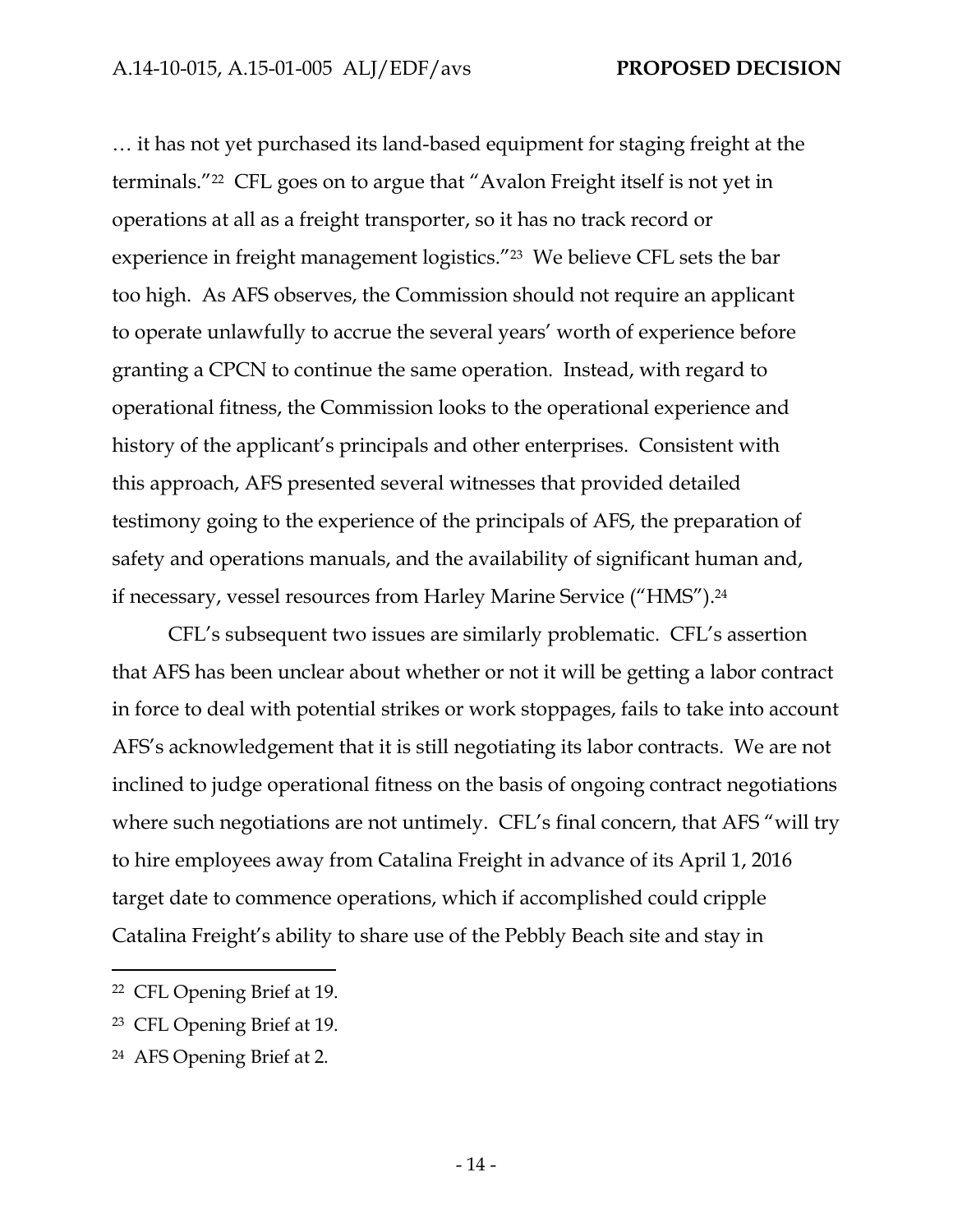business past April 1, 2016" 25 appears to asks the Commission to encourage competition in vessel freight shipping services while limiting competition for vessel freight shipping personnel. Neither the record of the proceeding nor any precedent identified by CFL inclines us to parse our policy favoring competition in this manner. We therefore conclude that AFS has shown itself to possess the operational fitness required to obtain a CPCN.

## **2.2.3.2. Curtin Maritime**

Catalina Freight acknowledges that, in its view Curtin Maritime has adequate managerial qualifications and sufficient high-quality vessels to provide freight transport service to Santa Catalina Island.26 Both AFS and CFL express concern over whether Curtin Maritime will have made sufficient arrangements for land-based and waterside facilities for a Mainland Terminal facility.27 We agree with Curtin Maritime that it has adequately addressed this issue. As explained by Curtin Maritime:

If the Commission grants Curtin Maritime's CPCN, it will operate freight transportation services out of its existing facilities at 1500 Pier C Street at the Port of Long Beach, where it controls the waterside of the terminal. … [F]reight can be loaded at this location with minimal modifications. Indeed, since a significant portion of the freight will be loaded directly from trucks to the vessels, there is no need for a large warehouse - it could even be a movable structure.

While Curtin Maritime's approach for land-based and waterside facilities

may differ from the more traditional approaches taken by CFL and AFS, there is

<sup>25</sup> CFL Opening Brief at 21.

<sup>26</sup> CFL Opening Testimony at 21, citing Exhibit CFL-214: Direct Testimony of Richard Coffey, at 30, A.25 and A.26.

<sup>27</sup> *See* CFL Opening Brief at 21, and AFS Opening Brief at 12-13.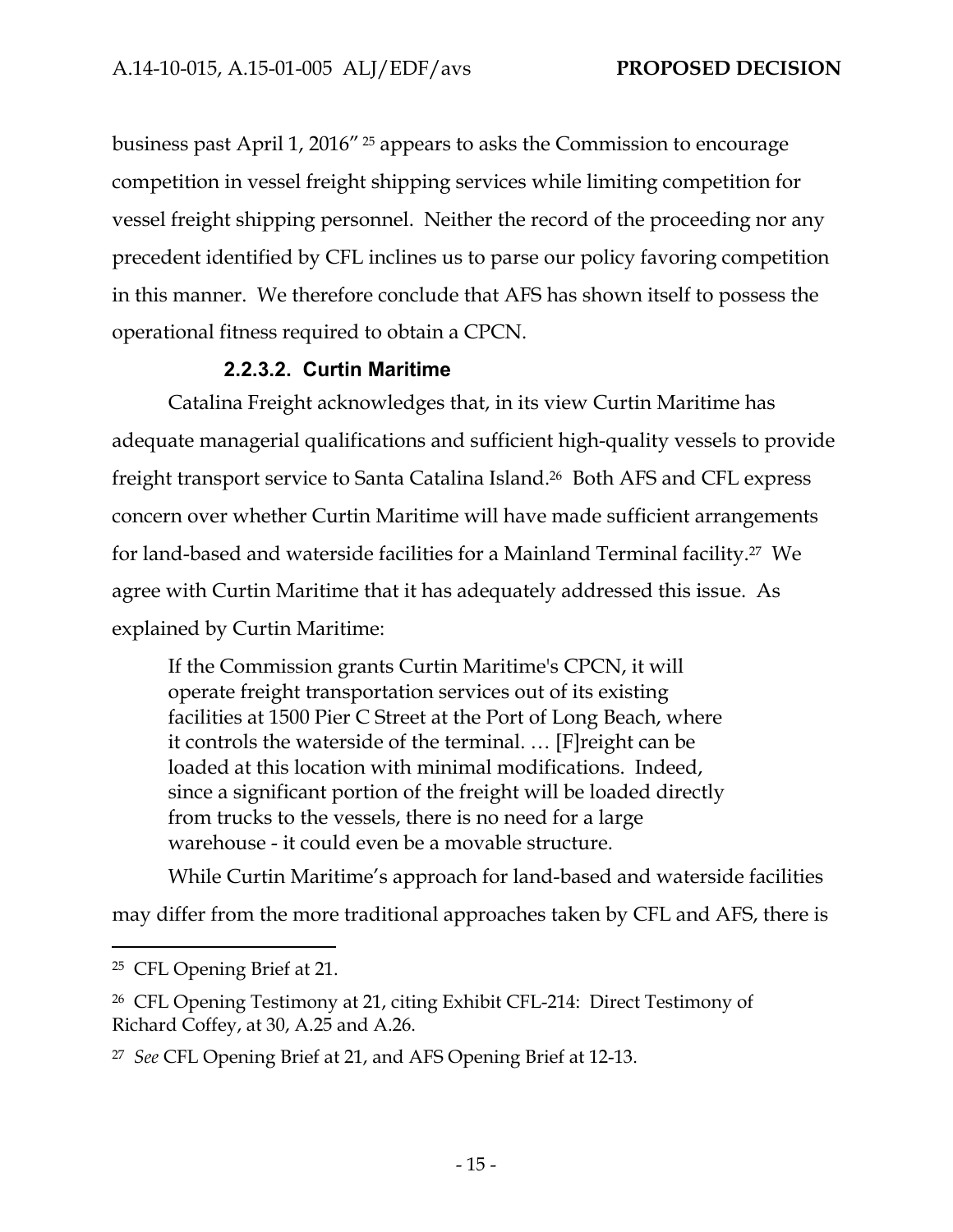nothing to suggest that it is infeasible, and indeed, it is consistent with Curtin Maritime's generally more innovative thinking. We therefore conclude that Curtin Maritime has shown itself to possess the operational fitness required to obtain a CPCN.

# **3. Just and Reasonable Rates and Tariffs**

## **3.1. Curtin Maritime**

The existing tariff rates for freight service to Santa Catalina Island are the Commission approved, market- based rates used by CFL. Curtin Maritime proposes to use these same tariff rates for its first five years of operation. Though it withdrew its protest to the Curtin Maritime application CFL argues that since Curtin Maritime's proposed rates are not based on Curtin Maritime's projected costs and revenues, they are not necessarily just or reasonable. According to CFL, if Curtin Maritime's operating costs during its first five years of operation turn out to be much higher than those incurred by it in recent years, and Curtin Maritime's revenues do not cover the operating costs, Curtin Maritime will not be able to hold to the current CFL rates and will have both need and justification to seek a substantial rate hike.

CFL's criticism ignores Curtin Maritime's stated preference to operate in a zone of rate freedom (which allows rates to be lowered in response to competition) rather than adopt the rates that are currently in effect.28 For the reasons set forth below we believe Curtin Maritime's suggestion that it be allowed to operate in a zone of rate freedom is consistent with Commission policy favoring competition, and likely to lead to lower rates provided there is

<sup>28</sup> Curtin Maritime Opening Brief at 17-18.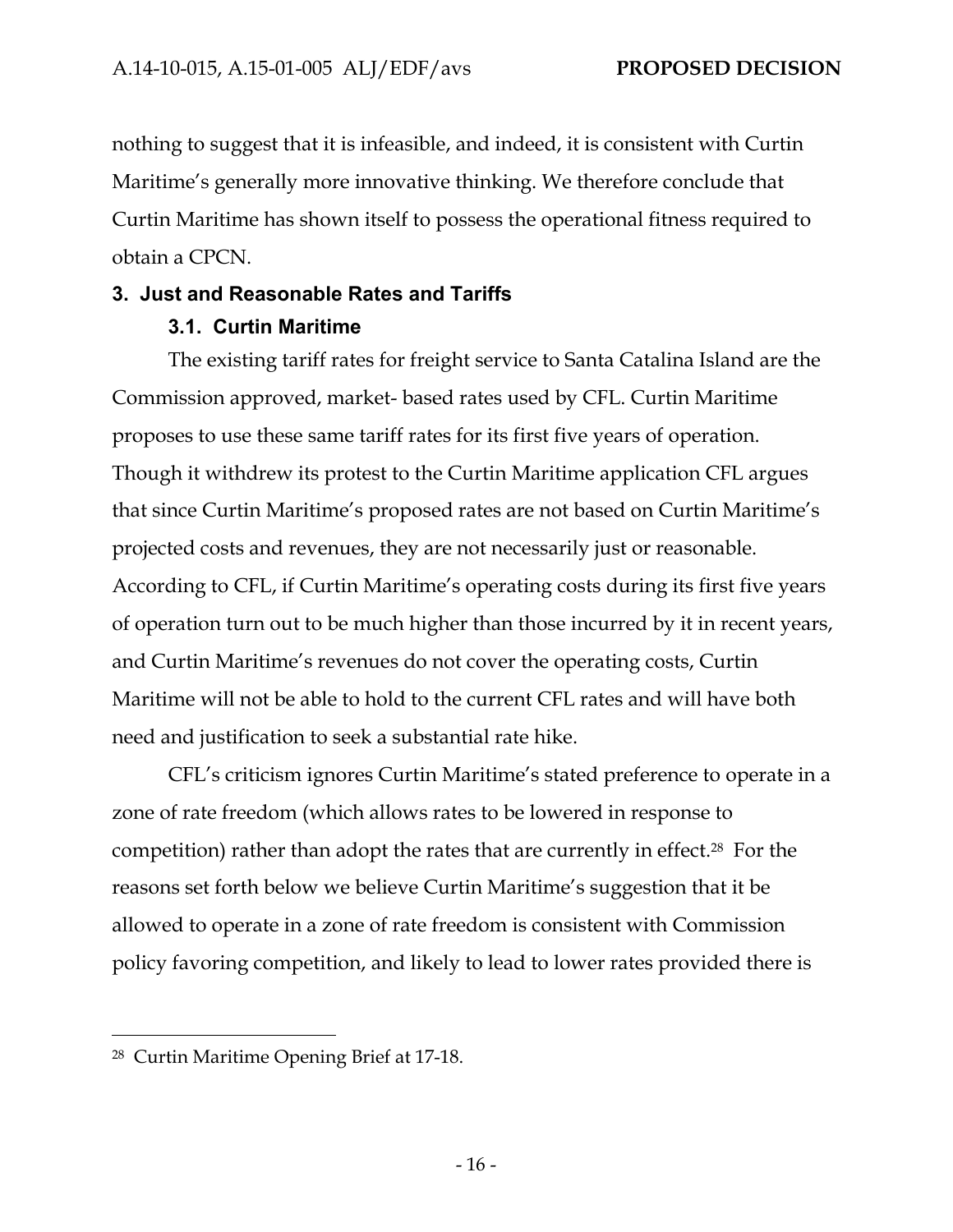sufficient competition. With this in mind, we find Curtin Maritime's rates and tariffs just and reasonable.

## **3.2. AFS**

## **3.2.1. Inaccurate Rates**

CFL alleges two problems with AFS's proposed rates. First, according to CFL, AFS's rates aren't based on identified costs and have indeed been shown to have been based on inaccurate figures.<sup>29</sup> Second, according to CFL, AFS has been unable to show that its projection of a total of seven million dollars in first year operating revenues is reasonable since the source (SCICo's consultant firm Hardesty during the RFP process) of the information was highly inaccurate.30 Here CFL ignores the fact that AFS based its rates on the current Commission approved CFL rates, and to the extent that it's operating revenues are overstated, AFS has agreed to maintain them for a period of two years before seeking Commission review.

## **3.2.2. Frustration of the Regulatory Process**

Both CFL and Curtin Maritime take issue with AFS's proposed tariffs and complex affiliate agreements, and argue that AFS has positioned itself to go to the Commission with justification for a big rate hike.31 In addition to the unidentified cost noted above, CFL points out that, concurrent with the lease for the Pebbly Beach facility, AFS and SCICo entered into a Freight Services Agreement which, among other things, provides for:

<sup>29</sup> CFL Opening Brief at 17-18.

<sup>&</sup>lt;sup>30</sup> According to CFL, the estimates provided to Hardesty were overstated by approximately \$1.4 million due to the inadvertent inclusion of operating costs as revenues. (*See* CFL Opening Brief at 23.)

<sup>31</sup> CFL Opening Brief at 22.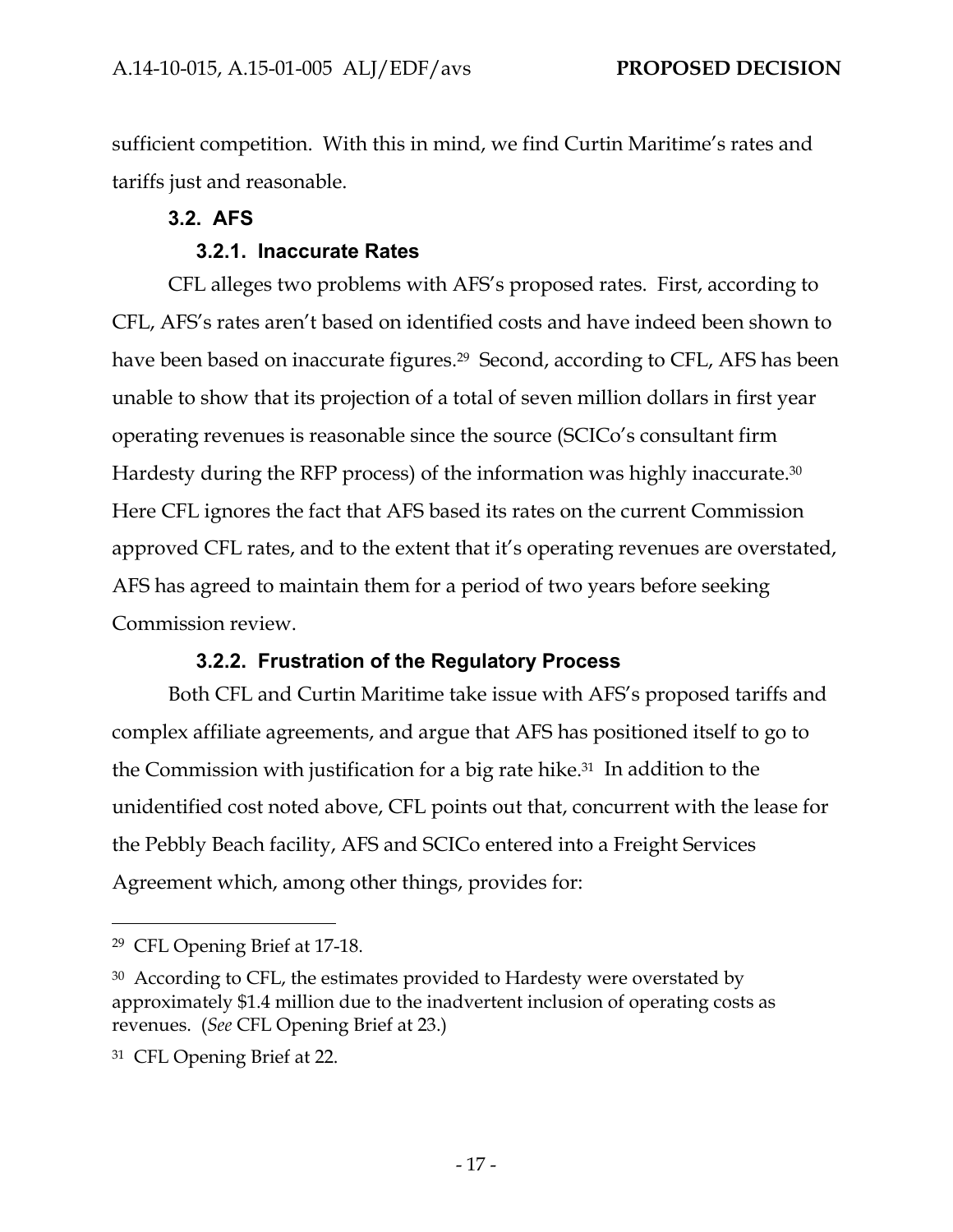(a) cross-channel service a minimum of five (5) days per week; (b) a minimum number of vessels; and (c) regular fuel service to Southern California Edison, the Avalon fuel dock, the SCICo fuel station, and to SCICo itself.32

In addition to requiring that AFS not apply to the Commission for a tariff rate increase for a period of two years after the commencement date of the Avalon facility lease, the AFS Freight Services Agreement with SCICo also provides that AFS will not file any application with the Commission for a tariff rate increase without SCICo's prior written approval. Moreover, the AFS's Freight Services Agreement with SCICo was entered into after AFS agreed to entered into a profit sharing agreement with SCICo, and comes in addition to AFS's plans to lease vessels from GBHF Leasing (jointly owned by Bombard and Franco), to enter into a management services agreement with HMS (owned by Franco) for interim or future services provided by HMS employees, and an agreement to sublease warehouse space from Catalina Express (owned by Bombard).33

AFS responds to these criticisms as follows. First, AFS asserts that it has "willingly provided the Commission with information regarding the transactions it plans to undertake with HMS, Catalina Express, and GBHF Leasing."34 However, while AFS provided information about its intent to use the

<sup>32</sup> CFL Opening Brief at 6.

<sup>33</sup> Specifically, AFS has or plans to: 1) Lease vessels owned by GBHF Leasing, an affiliated company formed by Gregory Bombard and Harley Franco; 2) Pay Harley Marine Services and Catalina Express for the services provided by their respective management staff and crew; and 3) Pay Catalina Express rent for space provided for its proposed freight operations. (*See* AFS Reply Brief at 8, CFL Opening Brief at 16-17, and Curtin Maritime Opening Brief at 18-19.)

<sup>34</sup> AFS Reply Brief at 8-9.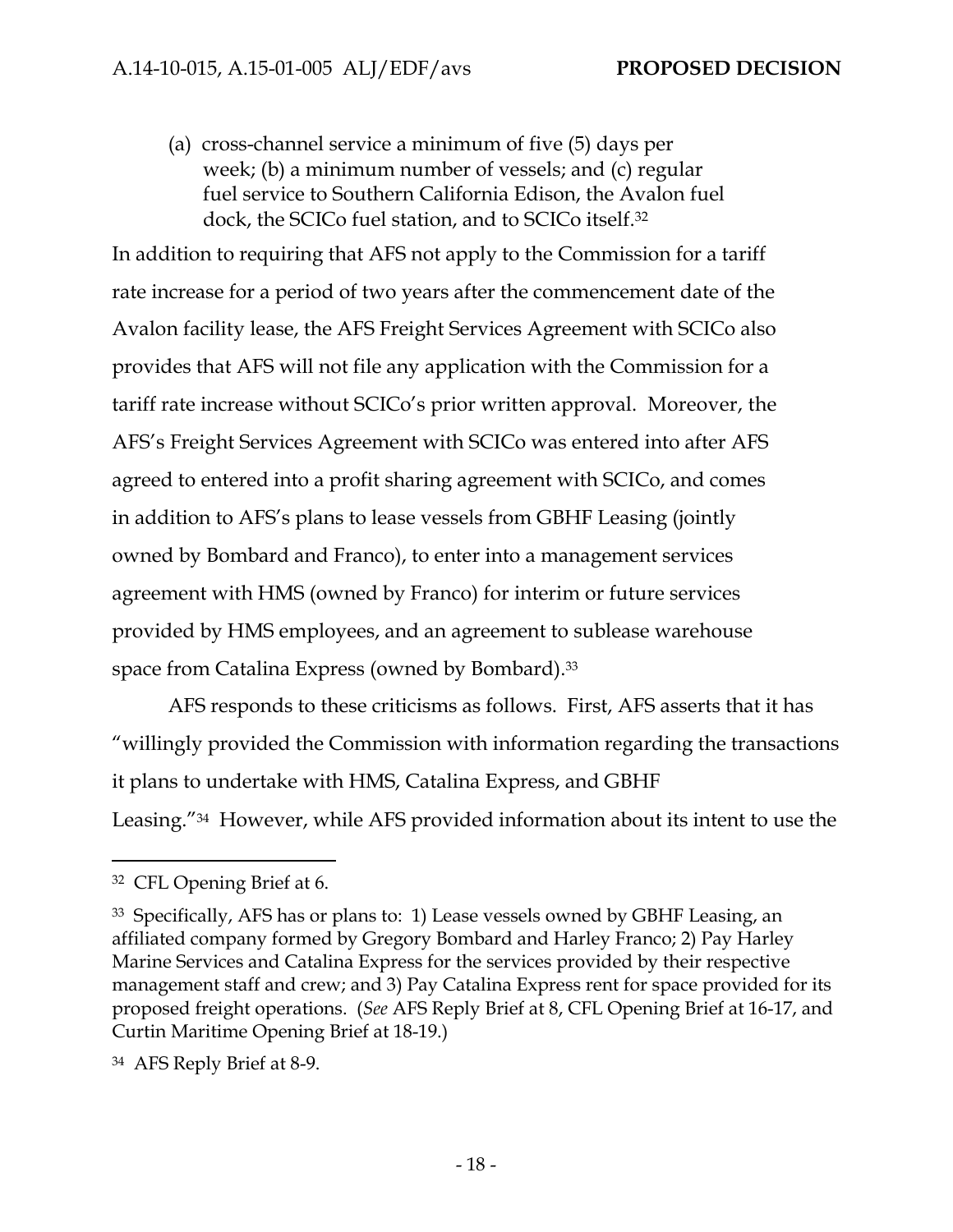vessels, facilities, and possibly personnel owned by its principle's, AFS's agreements with SCICo were only brought to the surface by CFL and Curtin Maritime, and the parties to the proceeding were not able to agree about which of the principals' businesses were or were not AFS affiliates. Second, AFS points out that CFL also does business with one or more of its majority owner's unregulated affiliates.35 AFS goes on to speculate that CFL's charging its affiliate a below tariff rate might explain CFL's questionable reported revenues.36 Though AFS clearly understands the impropriety of such dealings, it is equally clear that AFS has structured itself in a manner that allows such improprieties. Third, AFS asserts that questions going to its affiliate relationships, if relevant at all, are premature. According to AFS "[t]he reasonableness of any costs borne by AFS (including payments to affiliates) are determinations that will be made by the Commission in a rate proceeding."37 Second, according to AFS, affiliate transactions are commonplace among regulated utilities, so much so that the Commission promulgated rules to govern the transactions between energy, telecommunications, and water utilities.38AFS's response down-plays the problem and skirts the issue.

As an initial matter, absent a protest, carrier rate increases, such as are at issue here, are typically afforded less stringent review (such as is provided by the

-

<sup>35</sup> CFL does not dispute this contention.

<sup>36</sup> AFS Opening Brief at 5-7.

<sup>37</sup> AFS Reply Brief at 8.

<sup>38</sup> AFS Reply Brief at 8, citing D.93-12-019; D.06-12-029, and D.11-10-034.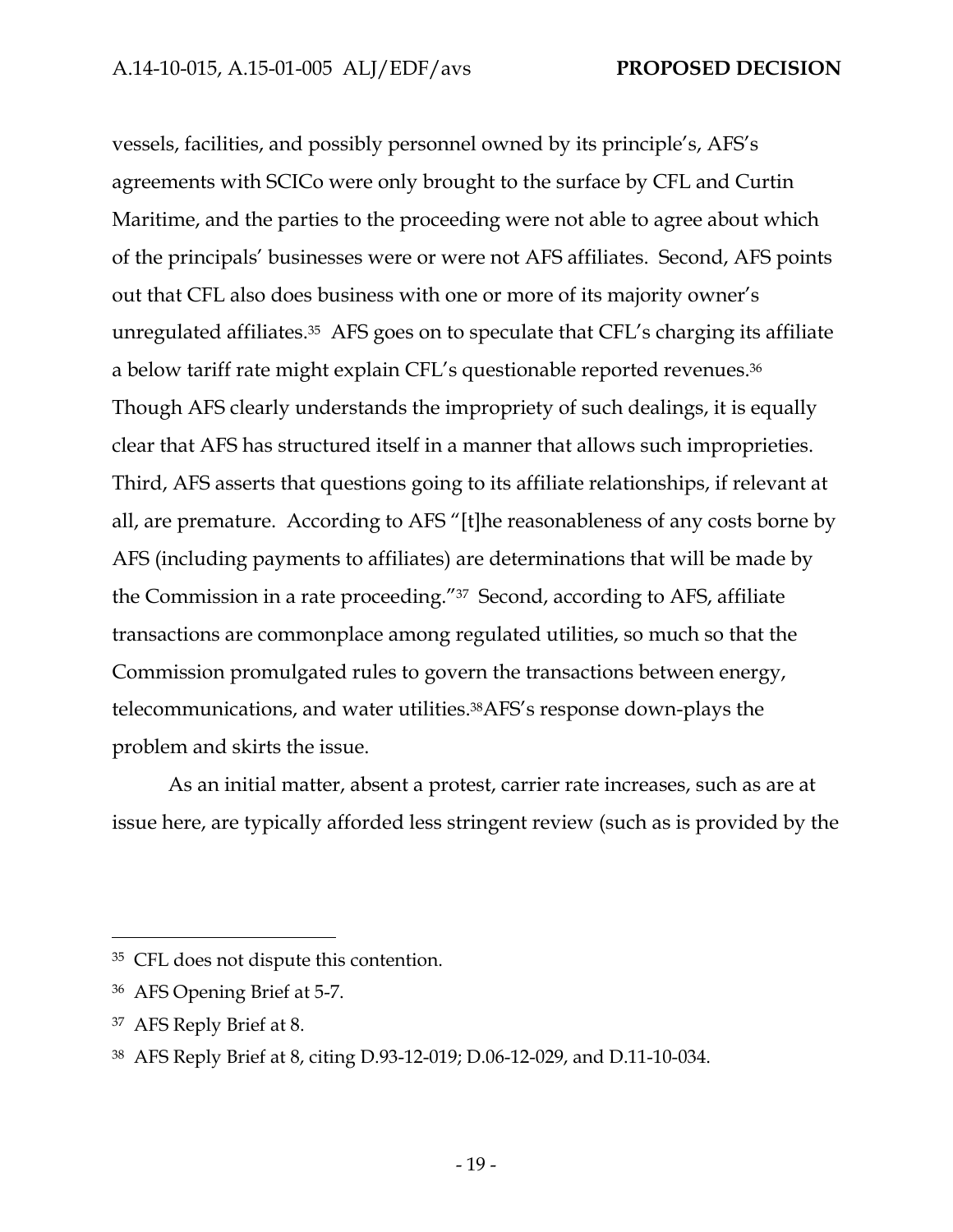-

advice letter process).39 Moreover, because Avalon is an island it is difficult to compare and ascertain the reasonableness of the costs of services AFS has agreed to procure/provide to its affiliates with those offered elsewhere. Most problematic however is AFS's claim to have "willingly provided the Commission with information regarding the transactions it plans to undertake with HMS, Catalina Express, and GBHF Leasing."40 Rather than the fact of its affiliate relationships, about which AFS has at best been only arguably forthcoming,<sup>41</sup> the issue here is the Commission's ability to ascertain the reasonableness of costs and benefits between AFS and its affiliates.

Whether by design or default, the complexity and nature of AFS' affiliate relationships will not allow sufficient Commission tariff review of AFS costs and income. Simply put, our inability to obtain financial information from AFS's affiliates make it possible for AFS (through its affiliates) to game the Commission's rate review process. Specifically, because the AFS principals own and/or have control over business (i.e. fuel, storage, docking facilities, etc.) that

<sup>&</sup>lt;sup>39</sup> Fears of retribution were voiced at the public participation hearing and identified as making such protests unlikely. (*See* Public Participation Hearing Transcript, Vol. 1: Testimony of Mayor Ann Marshall, at 16, lines96-18.)

<sup>&</sup>lt;sup>40</sup> AFS's statement that "the absence of formal regulations governing the relationships between vessel common carriers and their affiliates does not mean the affiliate relationships do not have to be open, above-board, and reasonable in the eyes of the Commission,"(AFS Reply Brief at 8) appears to serve to establish that there are no formal regulations governing the relationships between vessel common carriers and their affiliates as much as to make clear that the regulated carrier must be open, aboveboard, and reasonable in the eyes of the Commission.

<sup>&</sup>lt;sup>41</sup> The fact that AFS has a profit sharing agreement with SCICo, that it needs to have SCICo approval prior to any rate request, and other aspects of AFS's affiliate agreements were first introduced at hearings and are not included in the AFS CPCN application.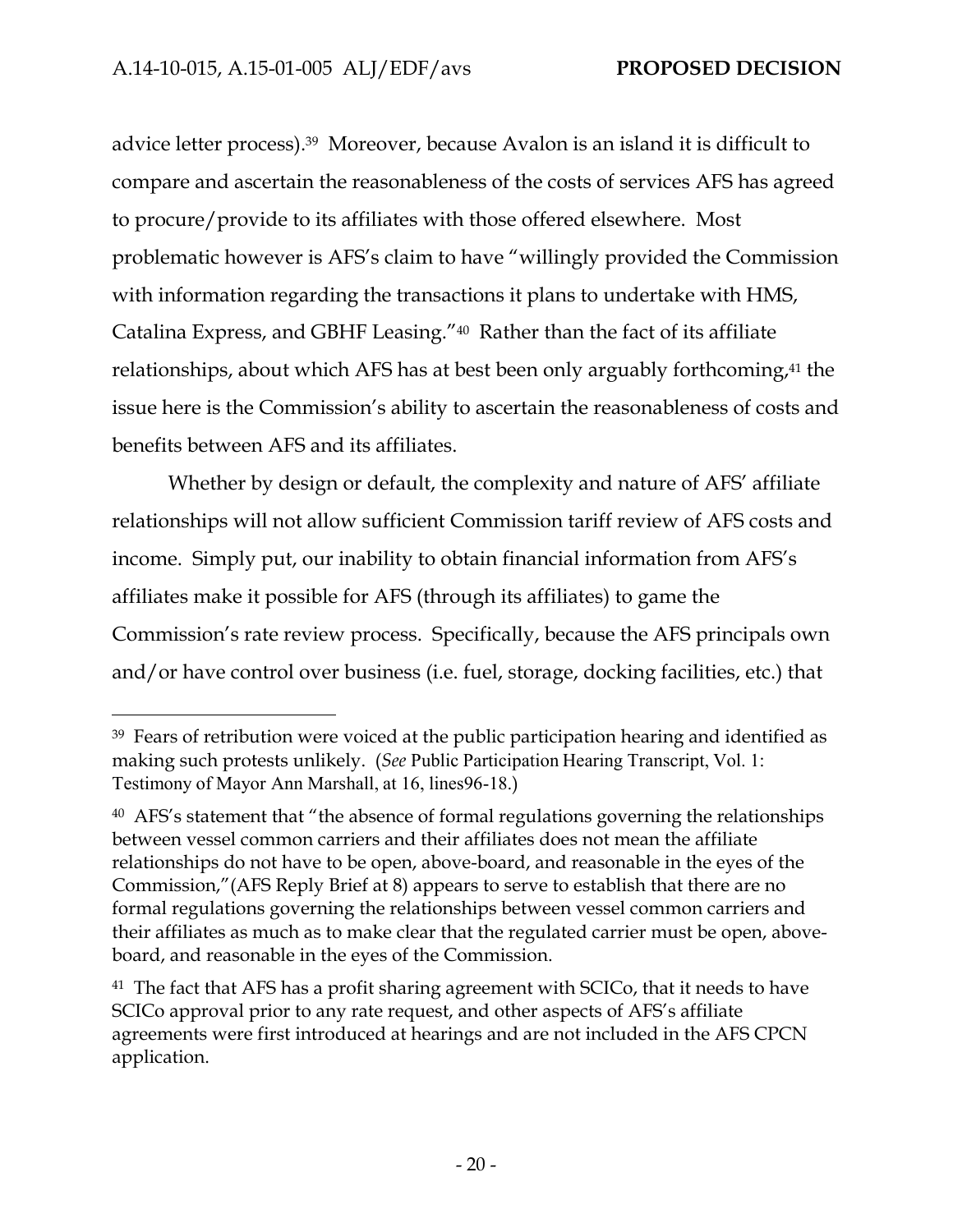they have obligated AFS to rely on, AFS has or may be saddled with costs, the reasonableness of which the Commission has limited, if any, ability to ascertain. That many of these costs relate to services in the specific and unique area of Santa Catalina Island, further compromises the Commission's ability to ascertain their propriety.42

AFS suggests that the Commission's experience dealing with affiliate transactions somehow mitigates this problem.43 Our affiliate transaction rules are generally intended to prohibit a regulated entity from paying more or less to its affiliates for goods or services than to a third party.44 Here, because SCICo (itself an interested party and arguably an affiliate) insists on having only one freight shipper, and Santa Catalina Island is uniquely situated, there are no third parties for comparison and we may be unable to ascertain whether the costs for goods and services received or provided are reasonable.

<sup>42</sup> AFS's application was less than wholly clear about its affiliates and contractual relationships. AFS's application did not include a copy of its (draft or final) lease agreement with SCICo or acknowledge (let alone set forth the terms of) its contractual agreements with other Bombard or SCICo affiliates. AFS then failed to abide by the ALJ's directive to provide a joint organizational chart showing its affiliate relations. AFS attributes this failure to other parties' refusal to agree with its view of AFS's structure (rather than submit a joint chart showing the areas of agreement and disagreement AFS submitted its own chart).

<sup>43</sup> AFS Reply Brief at 8.

<sup>&</sup>lt;sup>44</sup> Our affiliate transaction rules are most prevalent in energy and telecommunications regulation. No party identifies an instance where these rules have been extended to a vessel freight carrier and AFS neither argues that our affiliate transaction rules are controlling nor says how they may be useful.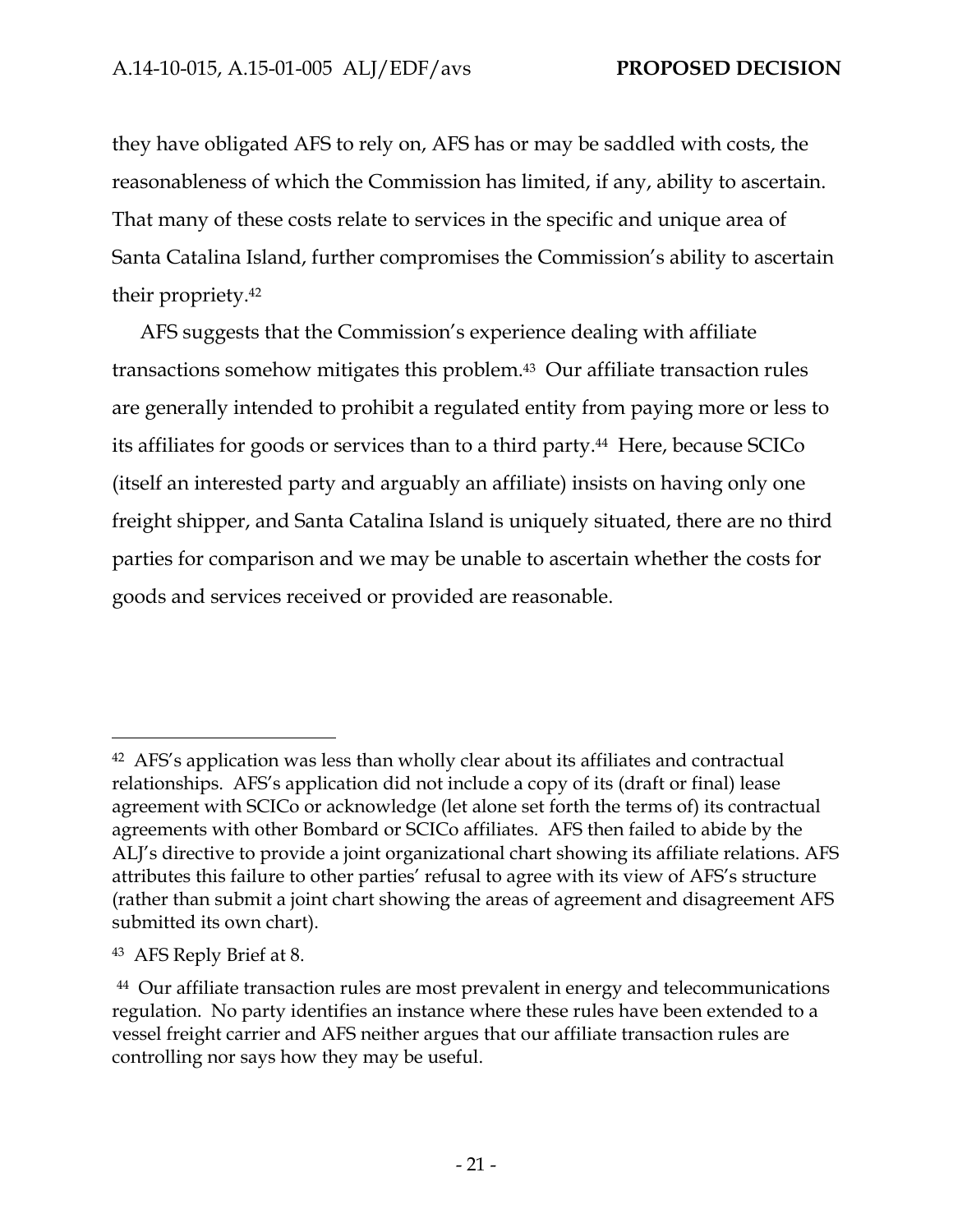Rates derived from costs and income that cannot be subjected to full and meaningful review cannot be deemed either just or reasonable. Granting a CPCN to an organization whose structure and affiliate relationships preclude a determination of whether the costs for goods and services received or provided is reasonable is contrary to the public interest and an improper delegation of Commission authority.

### **3.2.3. Market Impacts and Commission Policy on Competition**

That Commission policy favors competition in the area of transportation is well established. Indeed, as noted by AFS, in *Pacific Towboat and Salvage* we concluded that "... in the transportation field, public convenience and necessity should be liberally construed, and that competition should be encouraged" and determined to "ensure that the fullest range of common carrier service is made available to the public."45 This policy was reiterated and the policy reaffirmed in *Antone Sylvester Tug* wherein we stated, "[T]he Commission has previously favored greater competition in certificating vessel services, and will continue to apply that policy."46

Consistent with the decisions above, no party to this proceeding disputes that, as a general matter, Commission policy favors greater competition in certificating vessel services. Equally uncontested here is the question of whether the Commission may impose conditions on any CPCN it grants.47 Rather, with regard to the Commission's policy favoring competition, the dispute in this

<sup>45</sup> *Pacific Towboat and Salvage*, 1982 Cal. PUC LEXIS 1247, [\*15] (1982).

<sup>46</sup> *Antone Sylvester Tug*, 1999 Cal. PUC LEXIS 717, [\*12] (1999).

<sup>47</sup> *See* AFS Reply Brief at 19, CFL Opening Brief at 14-15, and Curtin Maritime Opening Brief at 24.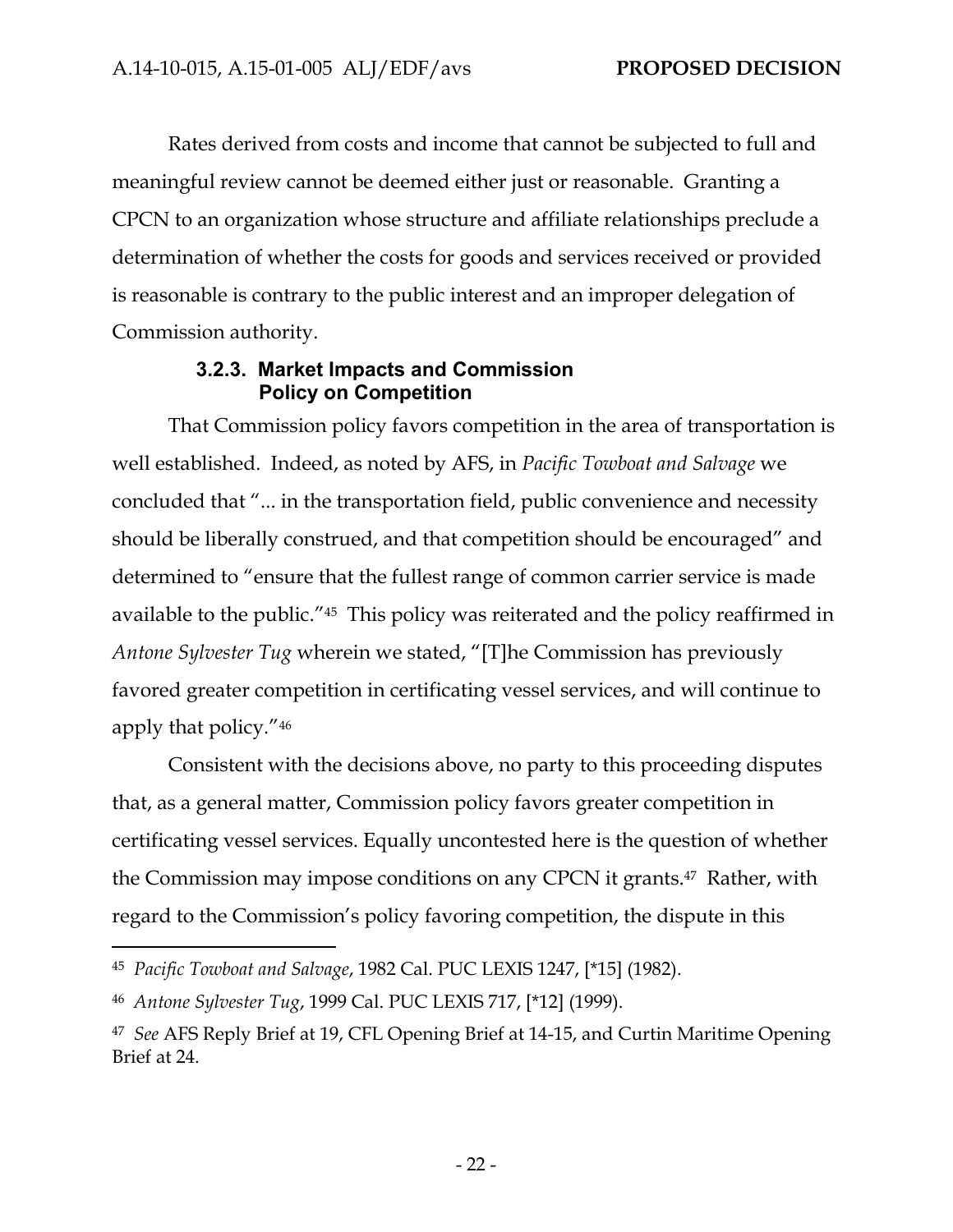proceeding focuses on under what circumstances the Commission should impose conditions on a CPCN, as a means to foster greater completion.48 Specifically, CFL and Curtin Maritime cite *Pacific Towboat and Salvage* and other decisions to argue that Commission policy favors competition, and that conditions should be placed on the AFS CPCN in furtherance of this policy.49 In contrast, AFS distances itself from this interpretation of *Pacific Towboat and Salvage* on claims that, to the extent Commission policy does favor competition, there are clear exceptions to this policy that are controlling here.50

Where AFS cited *Pacific Towboat and Salvage* in its application for the proposition that Commission policy favors competition,<sup>51</sup> in response to CFL's and Curtin's reliance on this decision for the same proposition, AFS now claims that *Pacific Towboat and Salvage* is a dated decision, wherein the Commission merely "paid lip service to the virtue of competition while protecting existing carriers by restricting the operating authority of the applicant."52 Instead, AFS cites *Harbor Bay Maritime* for the proposition that competition is not favored by

<sup>48</sup> Curtin Maritime urges us to require SCICo to allow multiple carriers to use its docking facility through eminent domain and other legal avenues. As we decline to embark on such an undertaking we need not address AFS's arguments opposing this approach.

<sup>49</sup> Curtin Maritime also argues that the Commission can and should require SCICo to allow multiple freight shippers to use its Pebbly Beach facility. While P.U. Code sections 212(b) and 620 appear to supports Curtin Maritime's position, our resolution of the AFS CPCN application and orders herein negate the need for us to address this issue, at this time.

<sup>50</sup> AFS Reply brief at 15-19.

<sup>51</sup> AFS CPCN Application at 13.

<sup>52</sup> AFS Reply Brief at 15-16.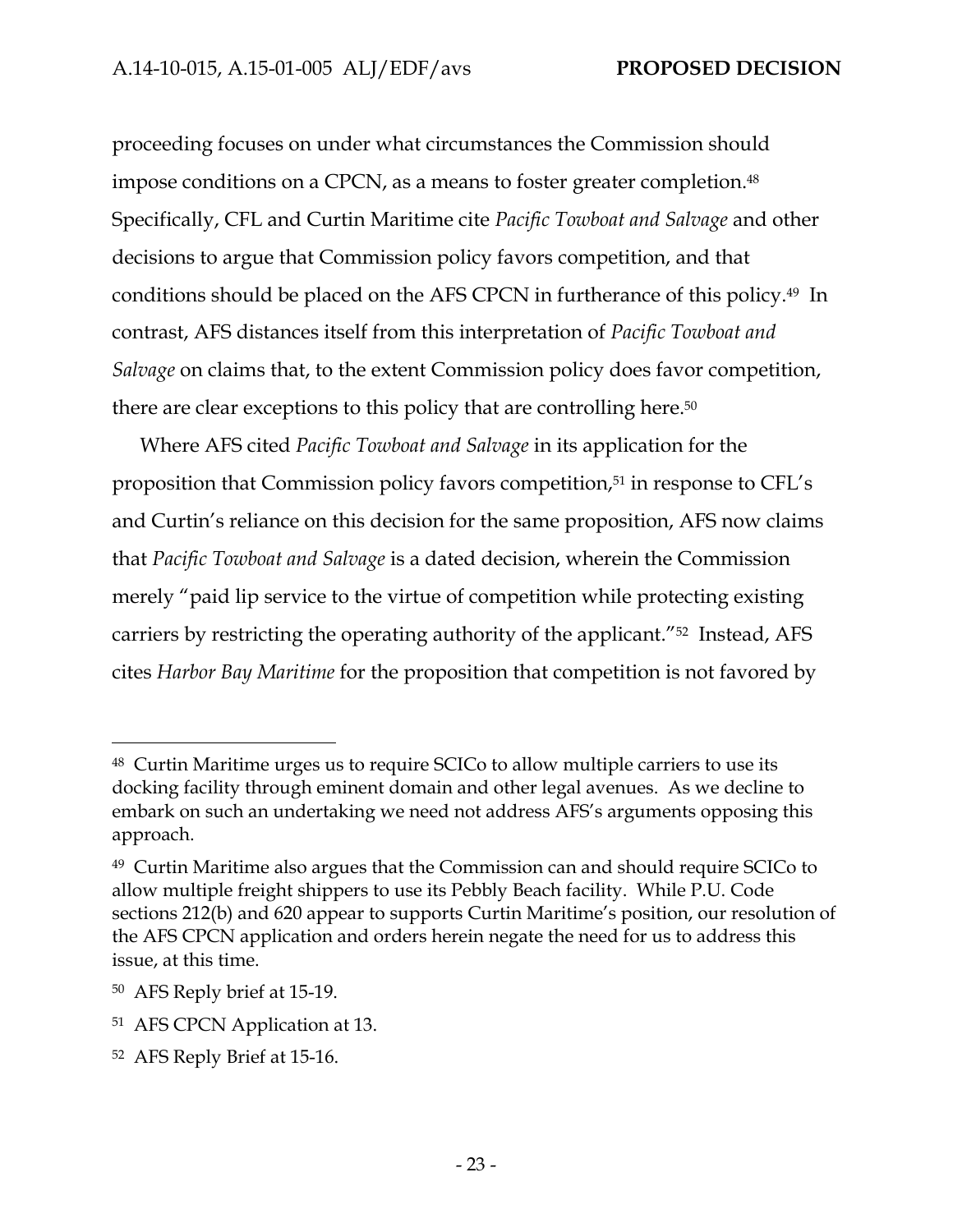the Commission where it will not result in better service to the public. According to AFS:

*Harbor Bay Maritime* goes on to state that "whether or not prospective competition . . . is consistent with the public interest is an issue of fact which the Commission must resolve" when considering a CPCN."53

In effect, rather than simply challenge whether the conditions proposed by CFL and Curtin Maritime would foster competition, AFS argues that the Commission policy favoring competition is inapplicable here because competition would not benefit the public interest.

In an attempt to show that competitive freight shipping to Santa Catalina Island will not better serve the public interest, and the conditions requested by CFL and Curtin Maritime should not be imposed on its CPCN, among other things, AFS states:54

- Competition would likely interfere with the provision of basic services.55
- "The record in this proceeding does not show that lower rates will result from open competition at Pebbly Beach." 56
- "[P]rice competition is not an expected benefit of open access to Pebbly Beach."57

- 55 AFS Reply Brief at 17.
- 56 AFS Opening Brief at 28-29 and 33-35; AFS Reply Brief at 16.
- 57 AFS Reply Brief at 16 citing RT 3:399 (lines l2-18).

<sup>53</sup> AFS Reply Brief at 16.

<sup>54</sup> Though in many instances AFS discusses competition in the context of the shared use of the Pebbly Beach facility, AFS does not distinguishable these effects from those impacting Santa Catalina Island as a whole. Indeed, because as noted above the Pebbly Beach facility is for all intents and purposes the only freight facility on Santa Catalina Island, any distinction drawn in this regard would likely be a distinction without a difference.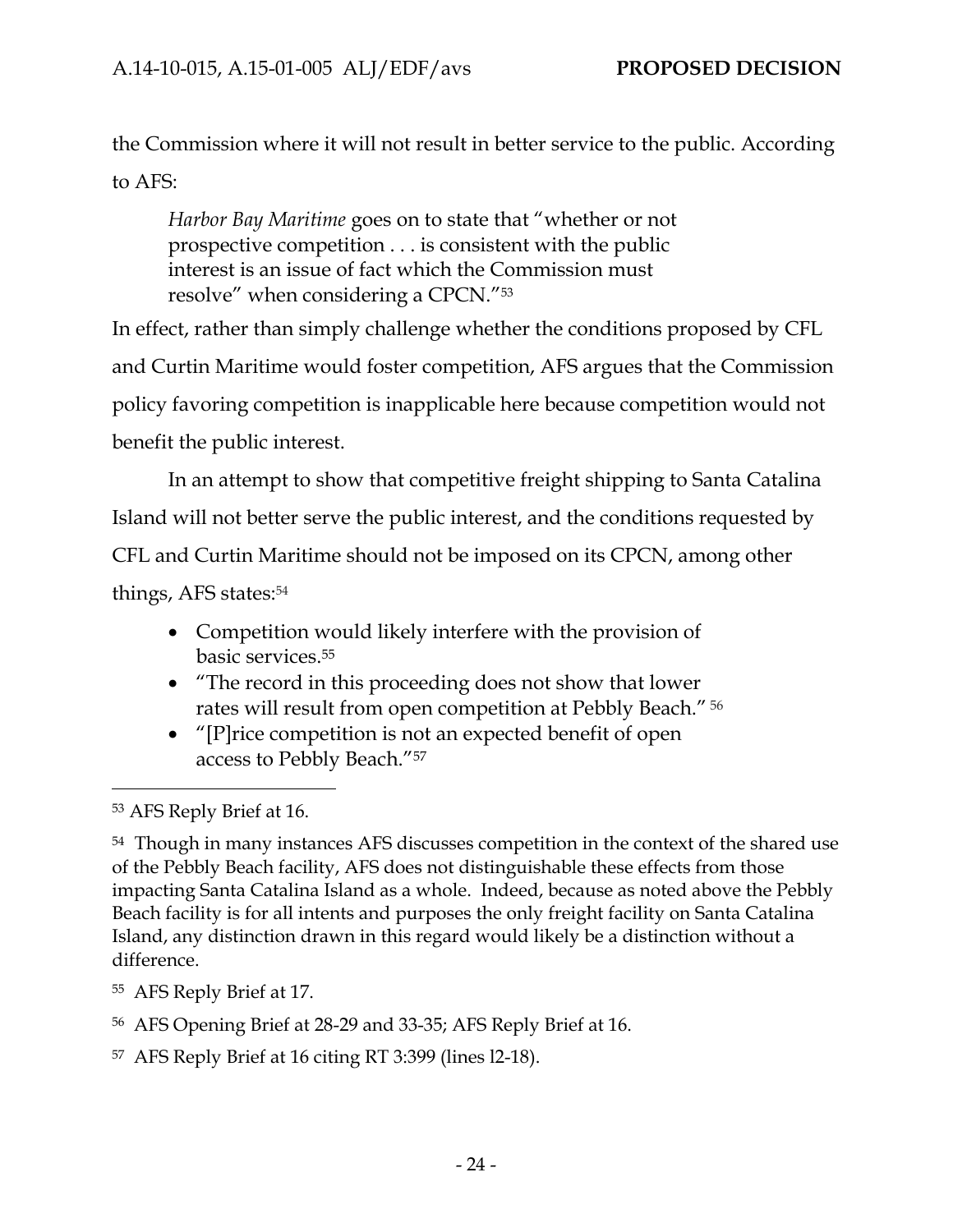- "The record also does not support CFL and Curtin's claims that competition will result in better service to the public."58
- "On this record, there is no basis for concluding that the supposed benefits of 'competition' will inure to the shippers."59
- "No party to this proceeding has presented credible evidence that the operational, logistical, and economic issues arising from shared use at Pebbly Beach are offset by any tangible net benefit to freight shippers."60
- "Curtin and CFL have failed to provide sufficient evidence that open competition at Pebbly Beach will benefit the public in any manner."61
- "Curtin and CFL ignore the practical implication of their proposed "open competition" at Pebbly Beach: in order to survive, all carriers trying to compete there (which might be greater in number than the three carriers that participated in this proceeding) will have to cut costs. Cutting costs means reduced maintenance, less frequent inspections, and less- qualified crews and management; the safety and reliability of the freight operations will be compromised."62

As an initial matter, AFS appears to take *Harbor Bay Maritime* out of context. Indeed, immediately prior to the sentence AFS relies upon, *Harbor Bay Maritime* notes, "[d]estructive economic warfare among carriers is secondary to the needs *of* the public and will not, by itself, constitute a basis for denial of the certificate. Indeed, contrary to AFS prior intimations, *Harbor Bar Maritime* cited

-

- 61 AFS Reply Brief at 19.
- 62 AFS Reply Brief at 22.

<sup>58</sup> AFS Reply Brief at 16.

<sup>59</sup> AFS Opening Brief at 35.

<sup>60</sup> AFS Reply Brief at 19.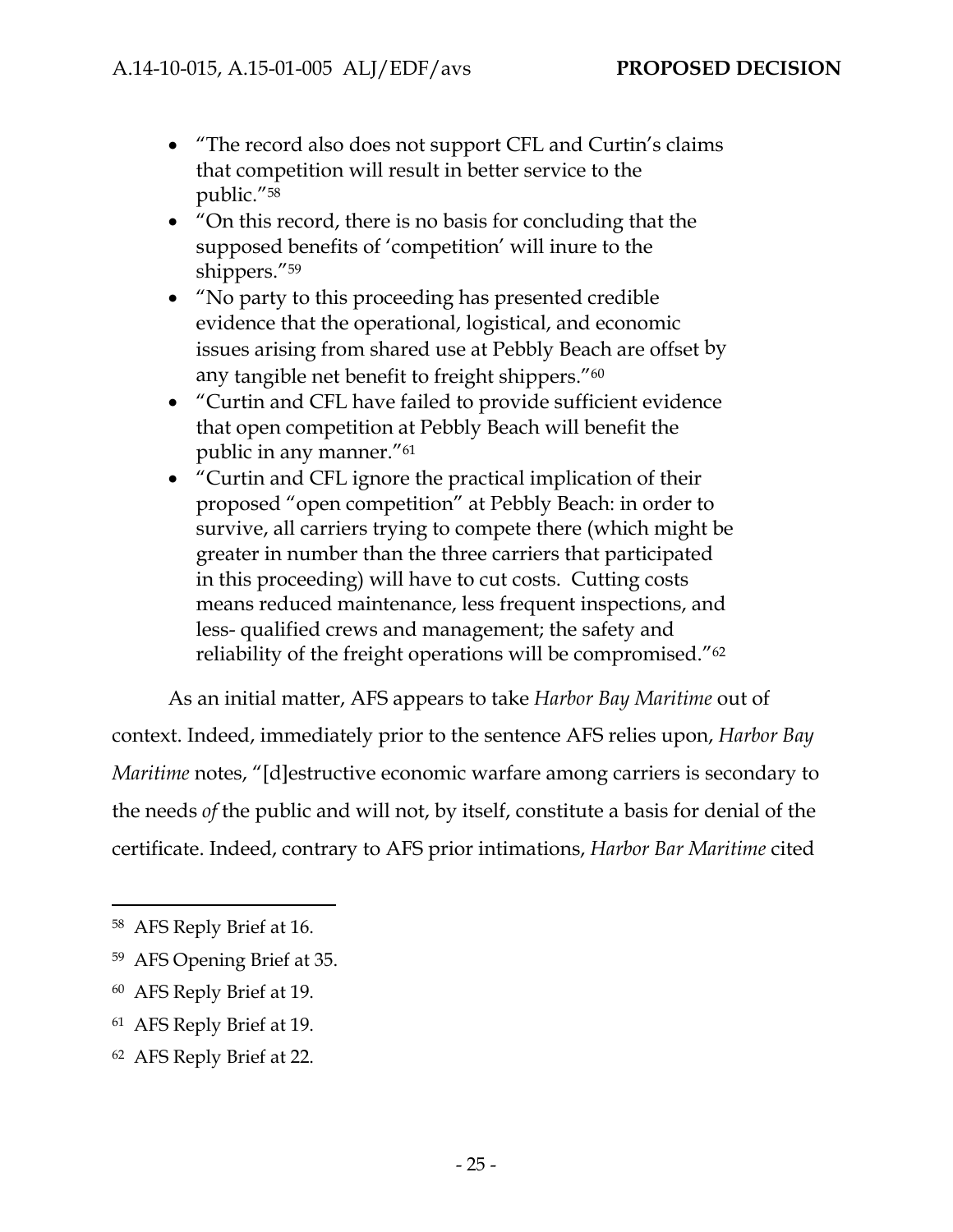with approval *Pacific Towboat and Salvage's* determination that in general, "[p]rotection from limited competition is contrary to the public interest" and "[t]he Commission will not limit carrier entry into the water vessel market simply to protect the interests of existing carriers."63 Thus, rather than stand for the proposition that competition is not favored by the Commission where that competition will not result in better service to the public, both *Pacific Towboat and Salvage* and *Harbor Bay Maritime* confirm that the Commission "will allow competition whenever to do so is not adverse to the public interest" even if such competition is adverse to the carriers' interests.64

Thus, while we are not persuaded by AFS's claims that the economics of Santa Catalina Island freight shipping cannot support three freight companies, we are sensitive to AFS's arguments related to safety, reliability, and the need to ensure that basic services are provided. Consistent with both *Pacific Towboat and Salvage* and *Harbor Bay Maritime*, we are unwilling to act to promote competition where such competition is likely to result in carriers taking actions with the result that "the safety and reliability of the freight operations will be compromised."65

While our policies governing competition lead us to conclude that conditions should not be imposed on any CPCN AFS is given, it also leads us to conclude that AFS should not be granted a CPCN. Simply put, if there already exists a CPCN holder that provides vessel carrier freight shipping services to Santa Catalina Island (i.e. CFL) and competition in freight shipping to Santa

<sup>63</sup> *Harbor Bay Maritime* at 10, citing *Pacific Towboat and Salvage* at 484.

<sup>64</sup> *Harbor Bay Maritime* at 10, citing *Pacific Towboat and Salvage* at 484*.*

<sup>65</sup> AFS Reply Brief at 22.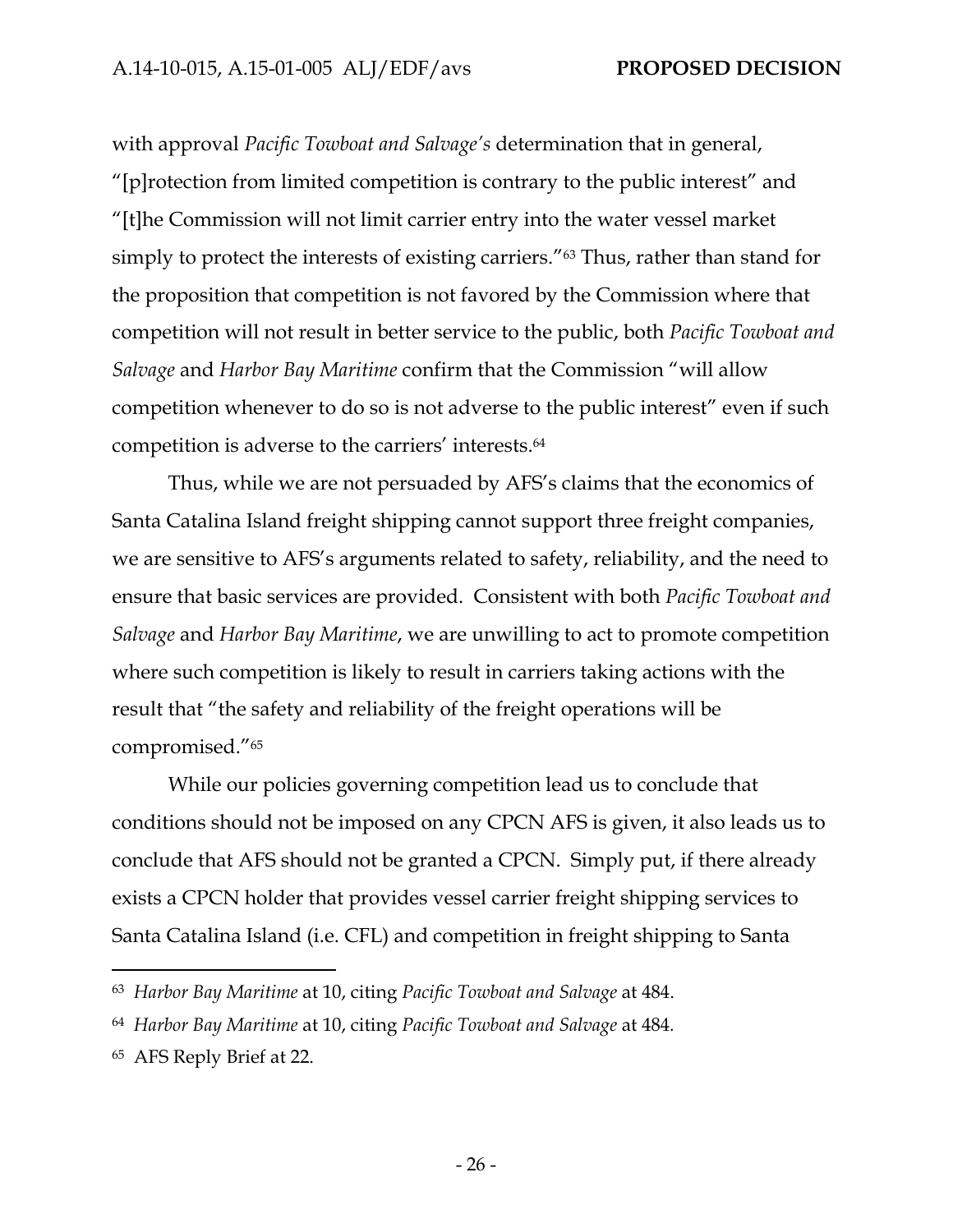Catalina Island is adverse to the public interest as AFS argues, Commission policy argues against granting a CPCN to AFS. This is particularly true where, as is the case here, the new prospective entrant (AFS) proposes to provide the same service, at the same rates, in many instances using the same employees. Indeed, it appears that the only justification for AFS's entry into the very market that it claims cannot support additional competition is that SCICo has chosen AFS as the island's service provider. It is difficult to imagine a more obvious and improper delegation of Commission authority than allowing a financially interested private party (such as SCICo), to install a new freight shipping company where the Commission has already certified one and the economy cannot support another comparable freight shipping company.

We are unwilling to extend the caution that leads us to deny the AFS CPCN application to Curtin Maritime's CPCN application for at least three reasons. First, the parties' discussion of competitive impacts is limited to instances where three or more freight shippers are competing for business. Thus, there is nothing in the proceeding record to suggest that, by itself, Curtin Maritime's entry into the market would adversely impact the public interest.<sup>66</sup> Second, AFS's adverse public interest impacts argument does not appear to take into account Curtin Maritime's more innovative business model. For example, where AFS's projects that competition among the current CPCN holders and applicants would result in each carrying 1/3 of the present daily cargo and concludes that such low cargo levels would not be sufficient to support any of

-

<sup>66</sup> The previously identified concerns related to our inability to provide meaningful review of AFS's financial dealings prohibit a comparable statement from being made about AFS.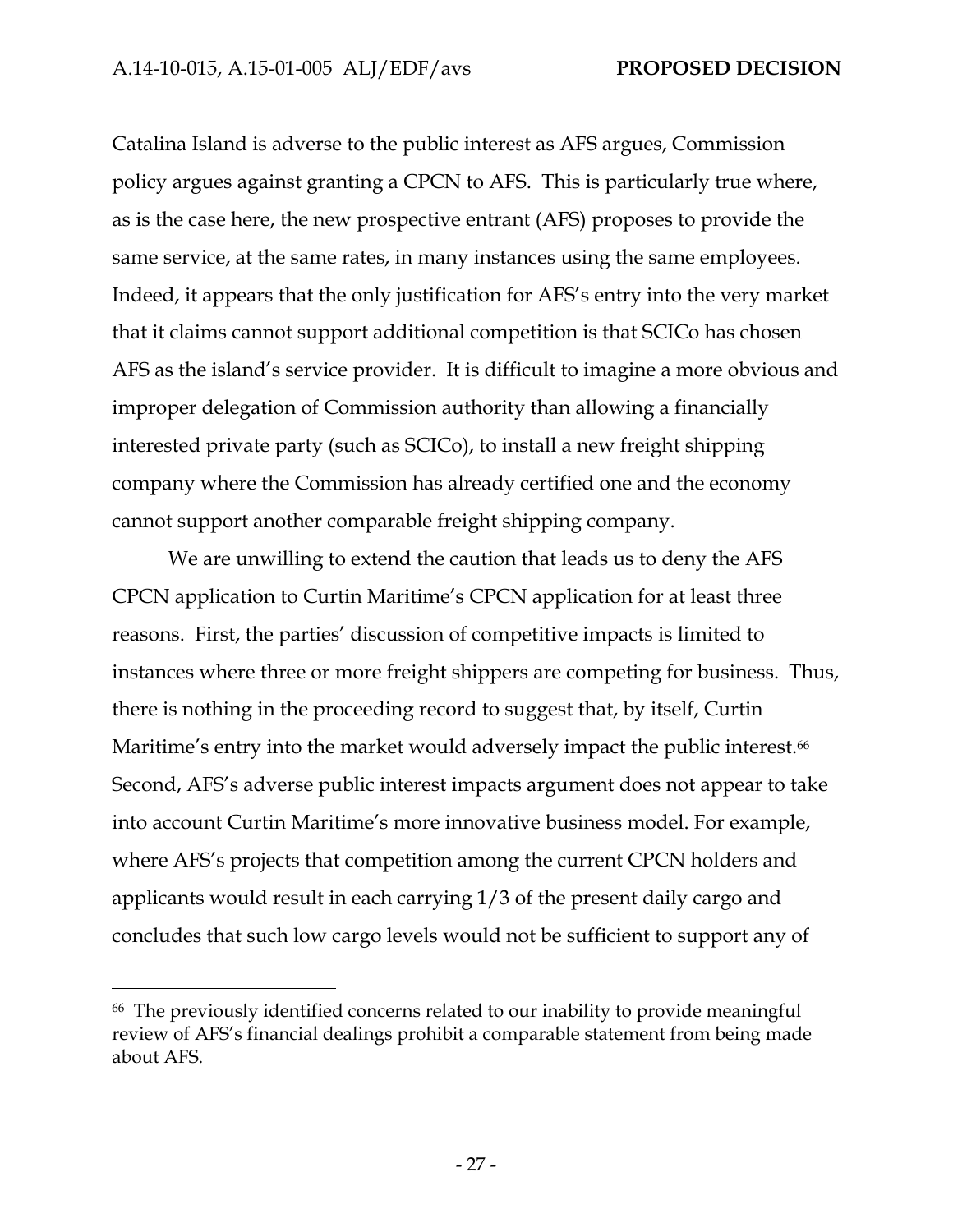the shippers and result in cut-backs to the detriment of service,<sup>67</sup> Curtin Maritime testified that its business model would allow it to remain economically viable carrying 1/3 of the current cargo daily. Finally, AFS's assertion that consumers would not benefit from lower prices because all CPCN holders and applicants propose to use the current rates, ignores Curtin Maritime's request that it be allowed to operate in a zone of rate freedom (which allows rates to be lowered in response to competition) rather than adopt the rates that are currently in effect.<sup>68</sup> Moreover, because the Curtin Maritime fleet has the ability to dock at the Pebbly Beach facility at any time, regardless of tidal variations, we believe it offers the potential to provide freight service in unique and largely unexplored ways.

## **3.3. Conclusion**

While the AFS application satisfies our CPCN requirements related to financial, managerial, and operational fitness, its affiliate agreements and structure allow inside dealing and compromise regulatory review and oversight. Thus, in spite of the fact that AFS would adopt the Commission approved tariffs of the existing CPCN holder for a period of two years, because its structure and affiliate agreements compromise our ability to provide meaningful regulatory oversight after the two year period, the AFS CPCN must either be denied outright, or granted with conditions that require it to adopt a different rate structure (such as a zone of rate freedom), provide full disclosure of SCICo's and its other affiliates finances as they relate to transactions with AFS, and/or link any subsequent rate increase request to an approved independent index.

<sup>67</sup> AFS Reply Brief at 22.

<sup>68</sup> Curtin Maritime Opening Brief at 17-18.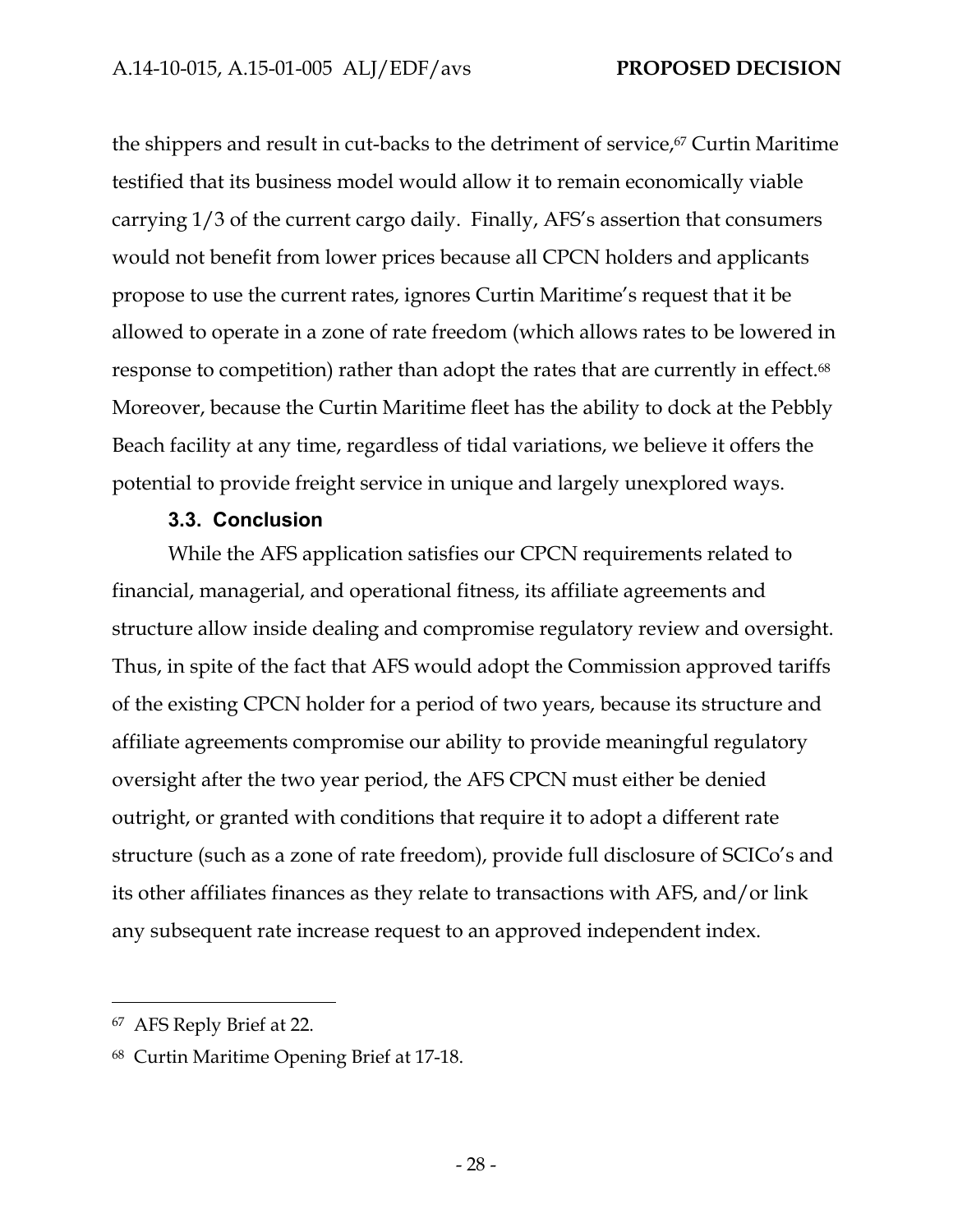In addition, because there currently exists a CPCN holder to provide carrier freight service to Santa Catalina Island, and AFS contends that competition among carriers will adversely impact the public interest, we conclude that AFS's CPCN application should be denied. This is particularly true here where the proceeding record neither documents complaints against CFL nor provides any rationale for choosing AFS over CFL other than the preference of two or three financially interested private parties.

In contrast, the Curtin Maritime CPCN application satisfies the Commission's standards for receipt of a CPCN and is consistent with Commission policy favoring competition. Unlike AFS, Curtin Maritime foresees no adverse public interest impacts stemming from its entry into the Santa Catalina Island carrier freight market. Curtin Maritime distinguishes itself by a more innovative business model which it asserts will allow it to provide daily service carrying as little as a third of the current cargo level, and its preference for it and other carriers to operate in a competitive zone of rate freedom. In light of these assertions we do not believe Curtin Maritime's entry into the market will adversely impact the public interest and conclude that its request for a CPCN should be granted.

#### **4. Comments on Proposed Decision**

The Proposed Decision in this matter was mailed to the parties in accordance with Section 311 of the Public Utilities Code and comments were allowed under Rule 14.3 of the Commission's Rules of Practice and Procedure. Comments were filed on \_\_\_\_\_\_\_\_\_, 2016, and Reply Comments were filed on  $\frac{1}{2016, \text{ by } \_}$  and  $\frac{1}{2016, \frac{1}{201}}$ .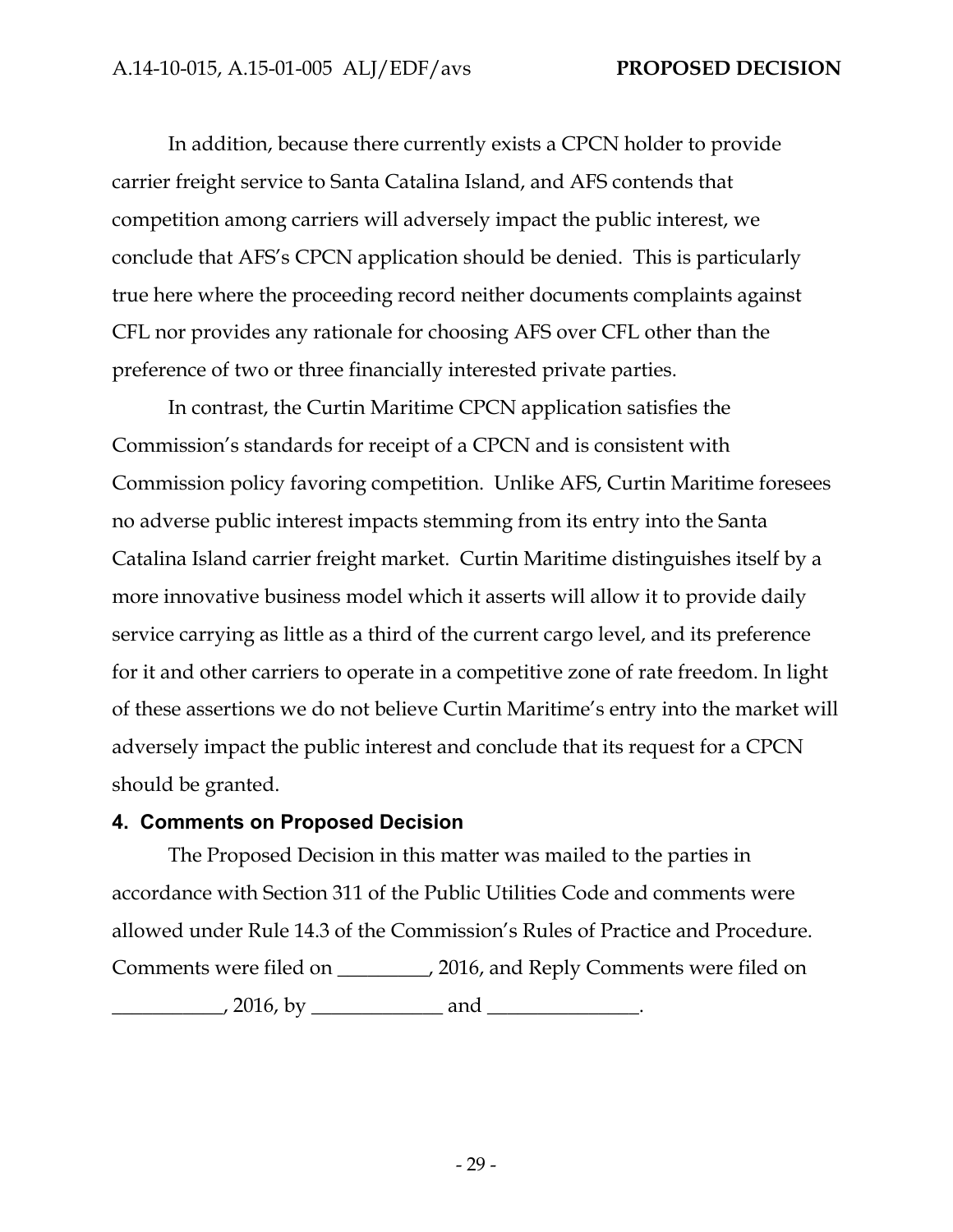## **5. Assignment of Proceeding**

Liane M. Randolph is the assigned Commissioner and Darwin E. Farrar is the assigned ALJ in this proceeding.

## **Findings of Fact**

1. There currently exist a CPCN holder to provide carrier freight service to Santa Catalina Island.

2. The AFS application satisfies Commission requirements related to financial fitness.

3. AFS's and Curtin Maritime's applications were consolidated into the same proceeding on May 28, 2015.

4. Approximately 90 percent of freight delivery to the Island is brought to the Pebbly Beach freight facility, which is located in an industrial section of Avalon south-east of Avalon Bay.

5. The freight facility consists of a concrete docking facility (or, ramp) and a freight operations yard and warehouse owned by SCICo.

6. SCICo owns 11 percent of the remaining acreage on Santa Catalina Island, which includes virtually all of the useable coastline and potential docking points.

7. The Pebbly Beach facility is the only option available for delivering freight to the island without significant infrastructure investments.

8. For over 40 years, CFL, a vessel common carrier certified by the Commission to transport freight to and from Santa Catalina Island, has been the exclusive freight operator at Pebbly Beach pursuant to a lease from SCICo and a sublease from SCICo for use of the tidal waters and submerged lands approved by the State Lands Commission.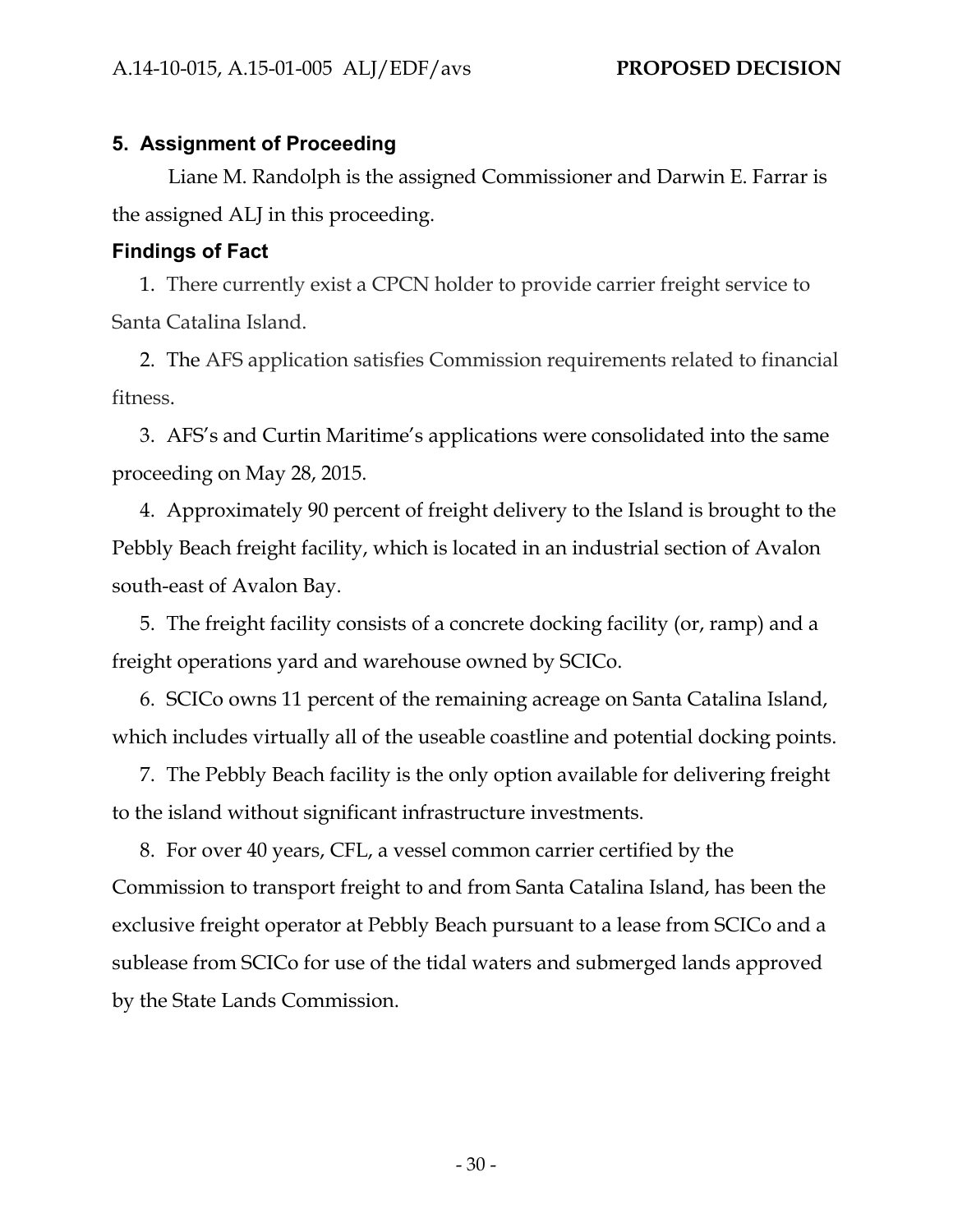9. On January 15, 2014, SCICo announced that Catalina Tug & Barge Services (subsequently renamed Avalon Freight Services) would provide exclusive freight service at the SCICo freight facility at Pebbly Beach beginning April 1, 2016.

10. No information was presented in the proceeding about the proposed expansions of the vessel fleets by either applicant or about freight deliveries to non-dock locations on Santa Catalina Island that would suggests that further environmental review is required.

11. It can be seen with certainty that approval of the application will not have a significant adverse effect on the environment.

12. The record before us does not allows us to conclude that CEQA review is not necessary before either the AFS or Curtin Maritime attempts to expand their service plans.

13. AFS's showing of financial capability is sufficient to establish its financial fitness for the requested CPCN.

14. The financial information provided by Curtin Maritime establishes its financial fitness for the requested CPCN.

15. AFS possesses the operational fitness required to obtain a CPCN.

16. Curtin Maritime possesses the operational fitness required to obtain a CPCN.

17. The existing tariff rates for freight service to Santa Catalina Island are the Commission approved, market- based rates used by CFL.

18. Curtin Maritime's suggestion that it be allowed to operate in a zone of rate freedom is consistent with Commission policy favoring competition, and likely to lead to lower rates provided there is sufficient competition.

19. Because the City of Avalon is on an island it is difficult to compare and ascertain the reasonableness of its freight shipping costs of service.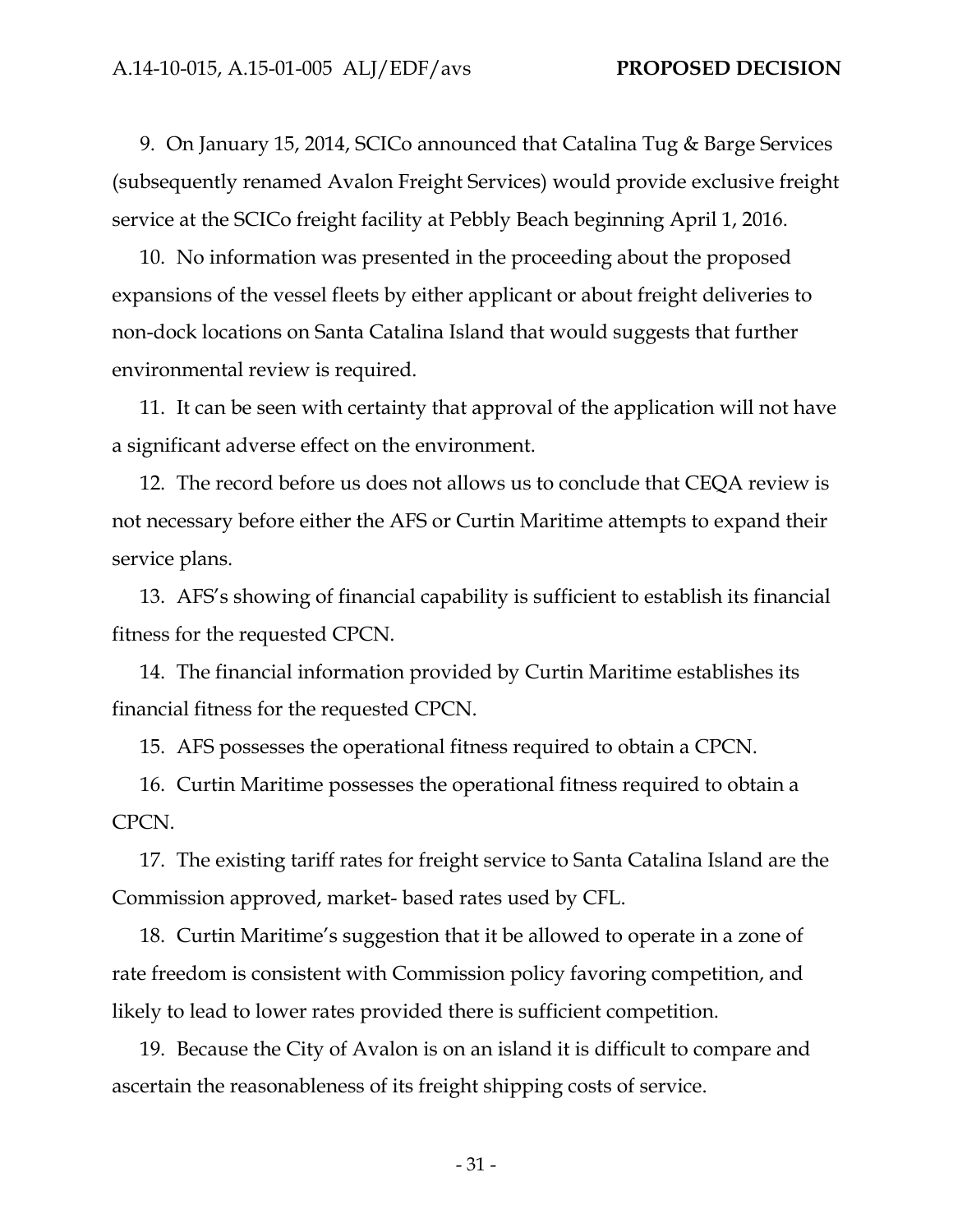20. AFS has been only arguably forthcoming about its affiliate relationships.

21. The complexity and nature of AFS' affiliate relationships will not allow sufficient Commission tariff review of AFS costs and income.

22. The inability to obtain reliable financial information from AFS's affiliates make it possible for AFS (through its affiliates) to game the Commission's rate review process.

23. AFS's principals own and/or have control over business that they have obligated AFS to rely on, which appear to be outside the Commission's jurisdiction.

24. AFS has or may be saddled with costs (by its affiliates and owners), the reasonableness of which the Commission has limited, if any, ability to ascertain.

25. No party identifies an instance where our affiliate transaction rules have been extended to a vessel freight carrier.

26. AFS neither argues that our affiliate transaction rules are controlling nor says how they may be useful.

27. Granting a CPCN to an organization whose structure and affiliate relationships obfuscates whether the costs for goods and services received and/or provided is reasonable, is contrary to the public interest.

28. No party to this proceeding disputes that, as a general matter, Commission policy favors greater competition in certificating vessel services.

29. Claims that safety, reliability, and the need to ensure that basic services are provided will be compromised, argue against the Commission policy favoring competition.

30. Commission policy argues against granting a CPCN to AFS.

31. Curtin Maritime's entry into the vessel freight shipping market at Santa Catalina Island will not adversely impact the public interest.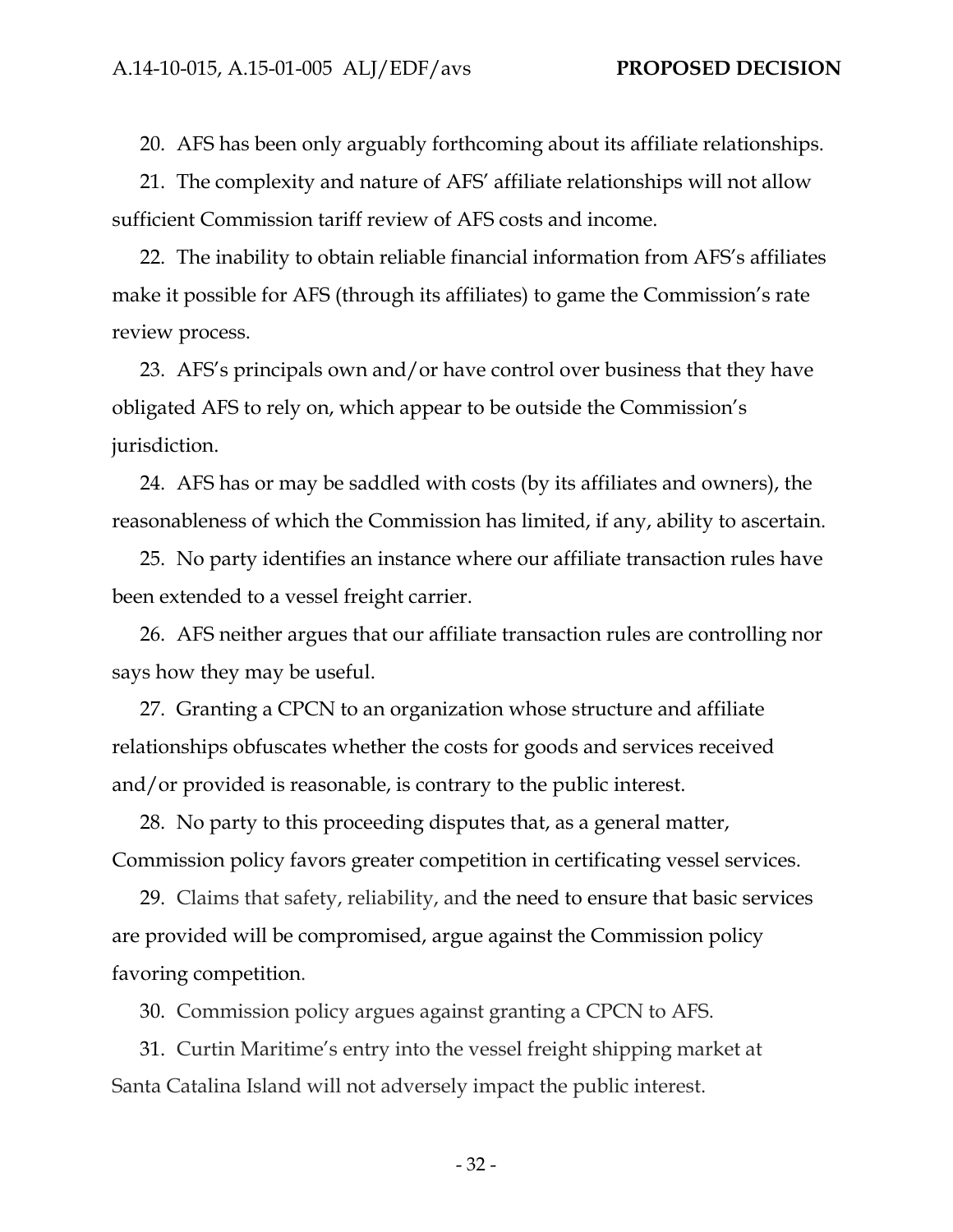#### **Conclusions of Law**

1. The AFS application satisfies Commission requirements related to managerial fitness.

2. The AFS application satisfies Commission requirements related operational fitness.

3. The Commission should not require an applicant to operate unlawfully to accrue several years' worth of experience before granting a CPCN to continue the same operation.

4. Granting a CPCN to a vessel freight shipping company that does not allow meaningful regulatory review of its costs and income improperly delegates Commission authority.

5. Rates derived from costs and income that cannot be subjected to full and meaningful review cannot be deemed either just or reasonable.

6. The Curtin Maritime application satisfies Commission requirements related to financial fitness.

7. The Curtin Maritime application satisfies Commission requirements related to managerial fitness.

8. The Curtin Maritime application satisfies Commission requirements related operational fitness.

9. Commission policy favors competition where it will not lead to adverse public interest impacts.

10. The Commission has the authority under jurisdiction conferred upon it by the Constitution of the State of California and by the Public Utilities Code to make determinations about whether a proposal to provide vessel common carrier service is required by public convenience and necessity.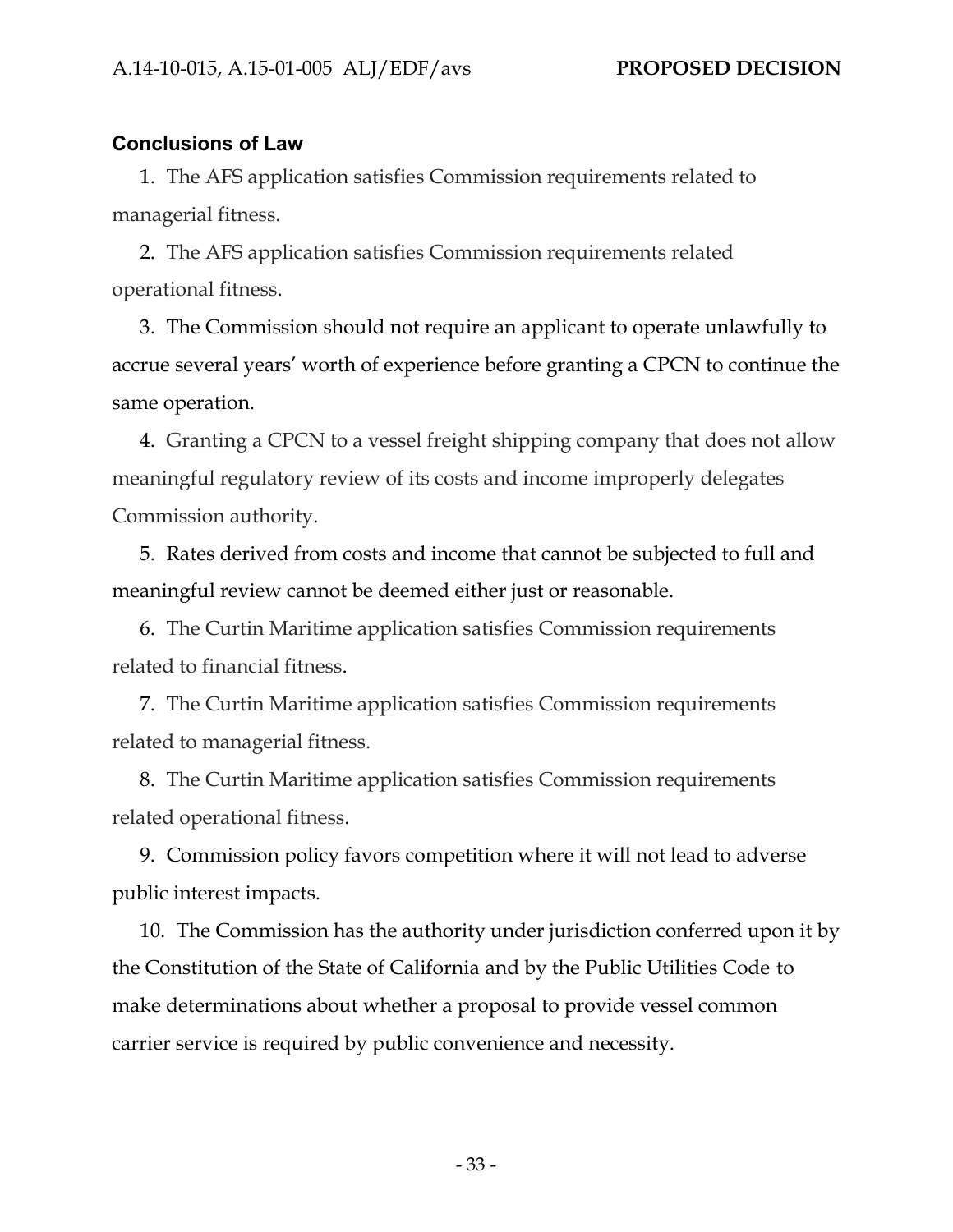11. AFS is a Limited Liability Corporation (LLC) organized under the laws of the state of Delaware, formed specifically for the purposes for which it seeks a CPCN. AFS asserts that it is owned jointly and equally by Franco and Bombard.

12. The City Council is the unit of authority for establishing policy within the City of Avalon.

13. Catalina Freight holds a CPCN to transport basic general freight between the Port of Los Angeles and Santa Catalina Island, and it has been providing that service for over 40 years.

14. A California Environmental Quality Act review is not required at this time.

15. A California Environmental Quality Act review may be required if any party seeks to expand its service fleet.

16. CEQA review is not required at this time because it can be said with certainty that approval of the Curtin Maritime application will not have a significant adverse effect on the environment.

17. With regard to operational fitness, the Commission looks to the operational experience and history of the applicant's principals and other enterprises.

18. We are not inclined to judge operational fitness on the basis of ongoing contract negotiations where such negotiations are not untimely.

19. Our affiliate transaction rules generally relate to energy and telecommunications regulation, and do not address common freight vessel carrier regulations.

20. Granting a CPCN to an organization whose structure and affiliate relationships obfuscates whether the costs for goods and services received or provided is reasonable is contrary to Commission policy.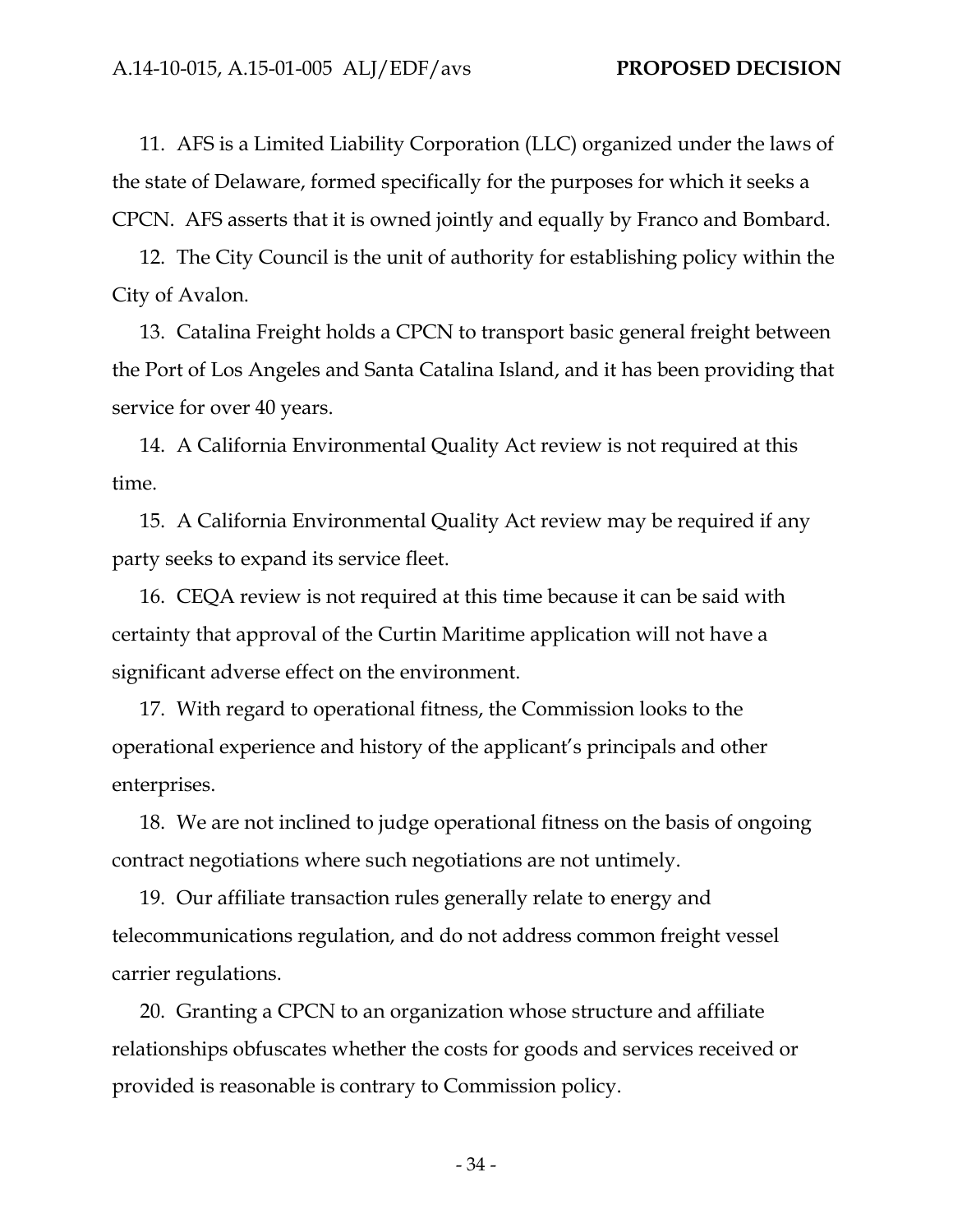21. The Commission may impose conditions on any CPCN it grants.

22. Commission policy favors competition whenever to do so is not adverse to the public interest, even if such competition is adverse to carriers' interests.

23. We are unwilling to act in furtherance of greater competition where such competition is likely to result in carriers taking actions with the result that the safety and reliability of the freight operations will be compromised.

24. Allowing a financially interested private party such as SCICo, to install a new freight shipping company where the Commission has already certified one and the economy cannot support another comparable freight shipping company would be an inappropriate delegation of Commission authority.

#### **ORDER**

#### **IT IS ORDERED** that:

1. The Avalon Freight Services, LLC, application for a certificate of public convenience and necessity authorizing service to transport freight by vessel on a scheduled basis between Port of Los Angeles, California on the one hand, and the Santa Catalina Island location of Avalon, on the other hand; and on a nonscheduled charter basis between Port of Los Angeles, California and Avalon, Two Harbors and all points on Santa Catalina Island, and between any points on Santa Catalina Island is denied.

2. A certificate of public convenience and necessity is granted to Curtin Maritime, Inc., authorizing it to establish and operate scheduled vessel common carrier service transporting freight between the Port of Long Beach and all points on Santa Catalina Island, California, and between any points on Santa Catalina Island.